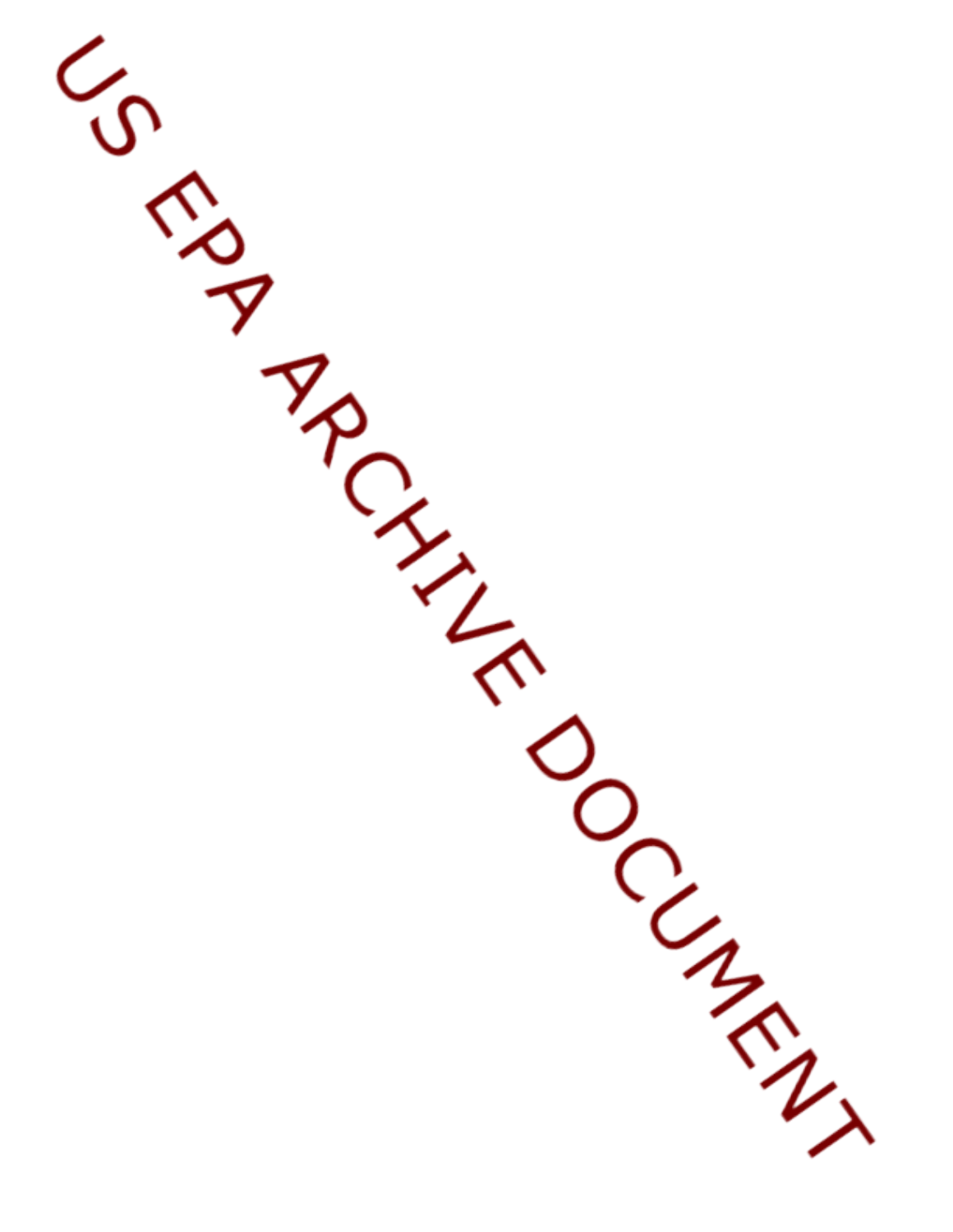| <b>AGENCY:</b>     | <b>ENVIRONMENTAL PROTECTION AGENCY (EPA)</b>      |
|--------------------|---------------------------------------------------|
| TITLE:             | <b>Clean Diesel Emerging Technologies Program</b> |
| <b>ACTION:</b>     | <b>Request for Proposals (RFP)</b>                |
| <b>RFP Number:</b> | EPA-OAR-OTAQ-08-06                                |

## **CATALOG OF FEDERAL DOMESTIC ASSISTANCE NUMBER: NO: 66.039**

**DATES:** The closing date and time for receipt of proposals is **September 21, 2008 4:00 PM Eastern Standard Time.** All hard copies of proposal packages must be received by Jennifer Went by **September 21, 2008 4:00 PM Eastern Standard Time** in order to be considered for funding. Electronic submissions must be submitted via www.Grants.gov by **September 21, 2008, 11:59 PM Eastern Standard Time**. Proposals received after the closing date and time will not be considered for funding. Final applications, including any additional information which is required by statute from the applicant, will be requested from those eligible entities whose proposal has been successfully evaluated and preliminarily recommended for award.

**SUMMARY:** This notice announces the availability of funds and solicits proposals for diesel emissions reductions projects for the use of and development and commercialization of emerging technologies.

**FUNDING/AWARDS**: The total estimated funding for this competitive opportunity is approximately \$3 million. EPA anticipates making 2-5 cooperative agreements, ranging from \$200,000 - \$1,000,000, subject to availability of funds and the quality of proposals received.

# **CONTENTS BY SECTION**

- I. Funding Opportunity Description
- II. Award Information
- III. Eligibility Information
- IV. Proposal and Submission Information
- V. Proposal Review Information
- VI. Award Administration Information
- VII. Agency Contacts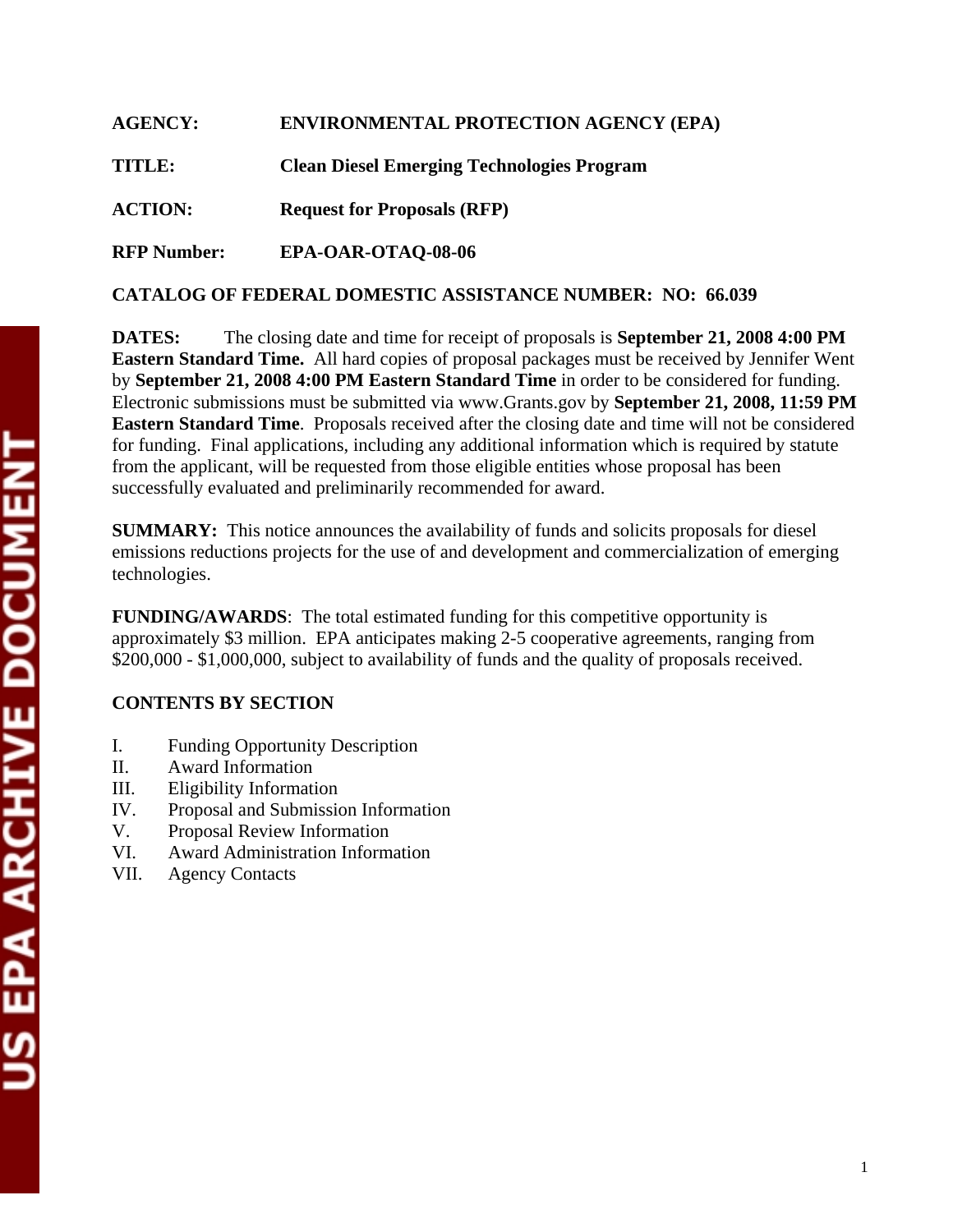## **I. FUNDING OPPORTUNITY DESCRIPTION**

### **A. Background**

The U.S. Environmental Protection Agency (EPA)'s National Clean Diesel Campaign is announcing the availability of funding assistance through the Energy Policy Act of 2005, Public Law 109-58, signed August 8, 2005 (EPAct 2005). The Diesel Emissions Reduction National Program authorized by Title VII, Subtitle G (Section 792) of the EPAct 2005 enables EPA to offer cooperative agreements to eligible entities on a competitive basis to fund diesel emission reduction projects throughout the United States. Under the Clean Diesel Emerging Technologies Program, EPA is soliciting proposals for the development and commercialization of emerging technologies that reduce diesel emissions.

The Clean Diesel Emerging Technologies Program is an opportunity to develop and commercialize new, cutting-edge technologies that reduce diesel emissions from existing fleets. Under this solicitation, EPA will provide funding assistance to selected eligible entities to develop and commercialize emerging technologies. An emerging technology is defined, in section 791 of EPAct 2005, as a technology that is not certified or verified by EPA or the California Air Resources Board (CARB) but for which an approvable application and test plan has been submitted for verification to EPA or CARB. An emerging technology is a device or strategy that reduces emissions from diesel engines or diesel engine powered vehicles or equipment. EPA will list technologies on the National Clean Diesel Campaign's website that qualify as emerging technologies for the purpose of this funding solicitation. Manufacturers with a technology on this Emerging Technology List have received approval of their application and test plan. Fully verified technologies included on EPA or CARB's Verified Technology List may not be used in projects funded through this Request for Proposal (RFP).

Funding will be in the form of cooperative agreements, which must be used to achieve significant reductions in diesel emissions in terms of--(1) tons of pollution reduced; and (2) diesel emissions exposure, particularly from fleets operating in areas designated by the Administrator as poor air quality areas.

Diesel emissions account for about 6.3 million tons of oxides of nitrogen (NOx) and 305,000 tons of particulate matter (PM) in the national mobile emissions inventory (2004). The emissions are from a variety of onroad and nonroad vehicles, such as those used for freight, ports, transit, construction, and agriculture.

Reducing emissions from diesel engines is one of the most important air quality challenges facing the country. Even with more stringent heavy-duty highway and nonroad engine standards taking effect over the next decade, millions of diesel engines already in use will continue to emit large amounts of nitrogen oxides, particulate matter and air toxics, which contribute to serious public health problems. These problems cause thousands of premature deaths, hundreds of thousands of asthma attacks, millions of lost work days, and numerous other negative health impacts every year.

This RFP solicits proposals for projects to reduce emissions from existing diesel engines through the development and commercialization of emerging technologies. Through this competitive funding opportunity, eligible entities will consult with a manufacturer of an emerging technology and will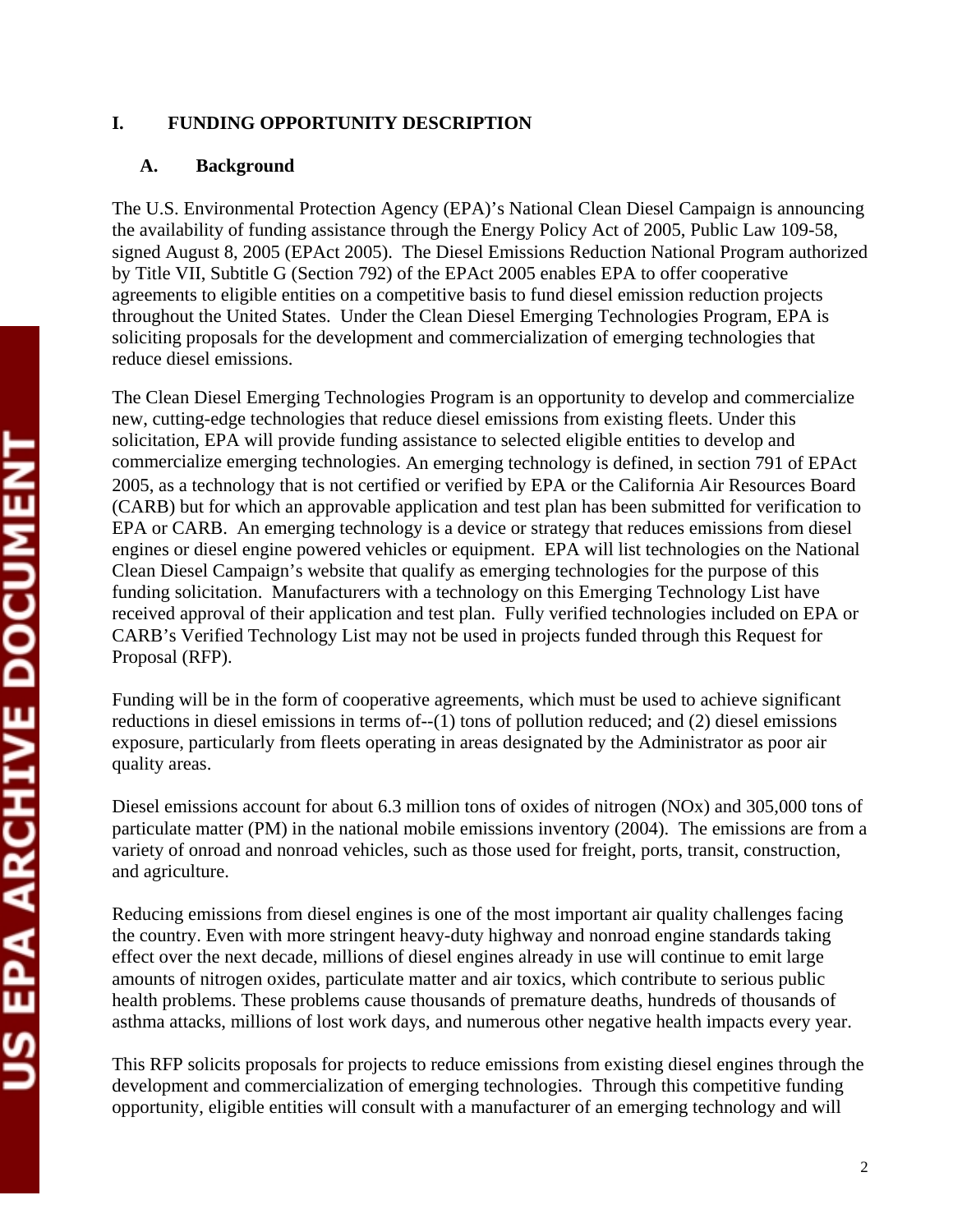install a technology on an appropriate fleet. Through the installation of this emerging technology, the eligible entity will assist the manufacturer with its development by providing the means to capture real world data and gain valuable operating experience with this new technology. The experience gained by the manufacturer here will lead to the commercialization of the emerging technology.

### **B. Scope of Work**

As part of The National Diesel Emissions Reduction Program, the Clean Diesel Emerging Technologies Program addresses pollution from heavy duty diesel vehicles and equipment that are currently used for either onroad or nonroad<sup>1</sup> applications. Eligible vehicles, engines and equipment may include but are not limited to: buses; medium-duty or heavy-duty trucks; marine engines; locomotives; and nonroad engines or vehicles used in: i) construction; ii) handling or cargo (including at a port or airport); iii) agriculture; iv) mining; or v) energy production<sup>[2](#page-3-1)</sup>.

Section 792 (b)(3)(B) of EPAct 2005 requires that to receive funds under the Emerging Technologies Provisions, a manufacturer, in consultation with an eligible entity, shall submit for verification to the Administrator of EPA or the CARB a test plan for the emerging technology, together with the application. Eligible entities, as defined in section III, shall submit an application for funding assistance and approvable test plan that discusses how the eligible entity, in consultation with the manufacturer of an emerging technology, will assist in the development and commercialization of that technology. Only technologies listed on the Emerging Technologies List may be used under this RFP. Eligible entities must submit a copy of the approved test plan that is on file for verification. The manufacturer may supply a copy of that test plan to the eligible entity.

Eligible entities, in consultation with the technology manufacturer, may propose to conduct testing that will further support the development and in-use operation of emerging technologies. Such test programs may include additional data logging and monitoring of device operation. Additionally periodically measuring emissions with a portable emission measurement system (PEMS) to document emission reduction durability could be proposed to help support verification. All costs associated with testing (and proposed matching funding) must be fully described in the proposal, and the level of funding awarded for testing will be considered in the project eligibility and ranking. The costs of testing will be included in determining the overall cost effectiveness of the project.

Once a technology is selected for use on a cooperative agreement resulting from this announcement, the technology may be used for the entire grant period. Should a technology be removed from the Emerging Technologies list without receiving verification status, that technology is no longer eligible for use on any cooperative agreement.

Eligible entities may not pay a subsidy to a manufacturer of an emerging technology in the form of a subaward.

 $\overline{a}$ 

<span id="page-3-0"></span><sup>1</sup> Highway sources include vehicles used on roads for transportation of passengers and freight. These sources are also sometimes referred to as onroad sources. Nonroad sources include vehicles, engines, and equipment used for construction, agriculture, nonroad transportation, recreation, and other purposes. These sources are also sometimes referred to as off-road sources. Within these broad categories, highway and nonroad sources are further distinguished by size, weight, use and/or horsepower.

<span id="page-3-1"></span><sup>2</sup> Eligible nonroad engines used for energy production include, but are not limited to, stationary generators and pumps.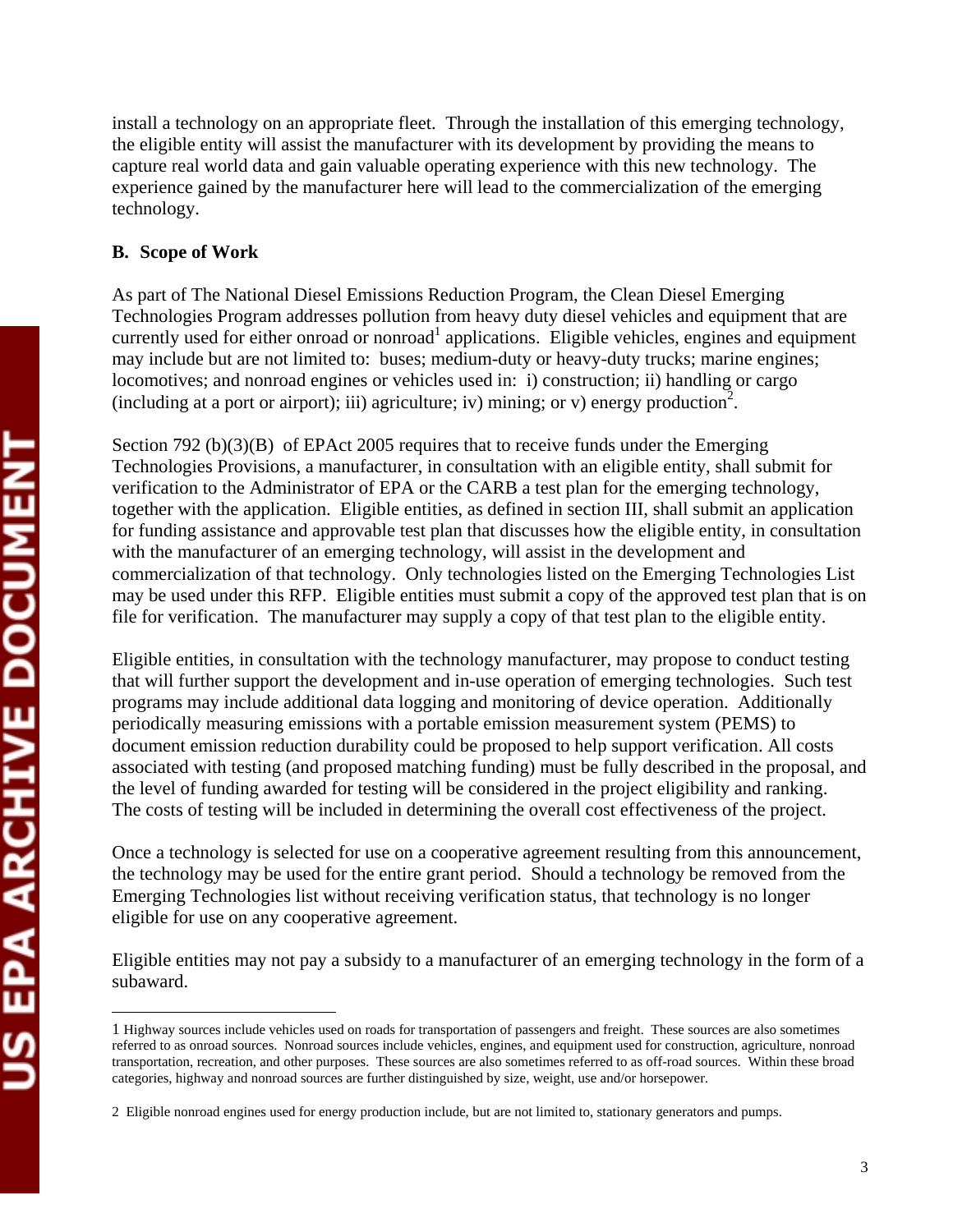In addition to the information described in the Diesel Emissions Reduction Proposal Area listed below, all eligible entities must describe how the proposed project(s) addresses the following programmatic priorities:

- i. Maximize public health benefits;
- ii. Are the most cost-effective;
- iii. Serve areas with high population density; that are poor air quality areas (including nonattainment or maintenance of national ambient air quality standards for a criteria pollutant; Federal Class I areas; or areas with toxic air pollutant concerns); that receive a disproportionate quantity of air pollution from diesel fleets, including truck stops, ports, rail yards, terminals, and distribution centers; or that use a community-based multi-stakeholder collaborative process to reduce toxic emissions;
- iv. Include an emerging technology that has a long expected useful life;
- v. Will maximize the useful life of any emerging technology used or funded by the eligible entity;
- vi. Conserve diesel fuel; and
- vii. Utilize ultra low sulfur diesel fuel (15 parts per million of sulfur content) ahead of EPA's mandate (for nonroad projects).

# Diesel Emissions Reduction Proposal Area

*Emerging Diesel Emissions Reduction Technologies*: An emerging technology is defined as a technology that has not been previously certified or verified by EPA or the California Air Resources Board (CARB) but for which an approvable application and test plan has been submitted for verification. An emerging technology is a device or strategy that reduces emissions such as particulate matter, nitrogen oxides, and other air toxics, from diesel engines or diesel engine powered vehicles or equipment. EPA will list all eligible emerging technologies on EPA's website at <http://www.epa.gov/cleandiesel/prgemerglist.htm>. Only technologies on the Emerging Technology List can qualify for use under this RFP.

Two examples of an emerging technology are a hydraulic hybrid system used in "stop and go" operations or a selective catalytic reduction (SCR) system used in a marine or locomotive application. These are only examples however, and will not be considered emerging technologies without an approvable test plan and application.

# **C. EPA's Strategic Plan Linkage and Anticipated Outcomes/Outputs**

# **1. Linkage to EPA Strategic Plan**

All proposals must support Goal 1 of EPA's 2003-2008 Strategic Plan, Clean Air and Global Climate Change; Objective 1.1: Healthier Outdoor Air, which states, "Through 2010…[EPA will]…protect human health and the environment by attaining and maintaining health-based airquality standards and reducing the risk from toxic air pollutants."

(http://[www.epa.gov/ocfo/plan/2003sp.pdf\)](http://www.epa.gov/ocfo/plan/2003sp.pdf). Projects funded under this RFP must reduce emissions from diesel fleets, thereby reducing local and regional air pollution.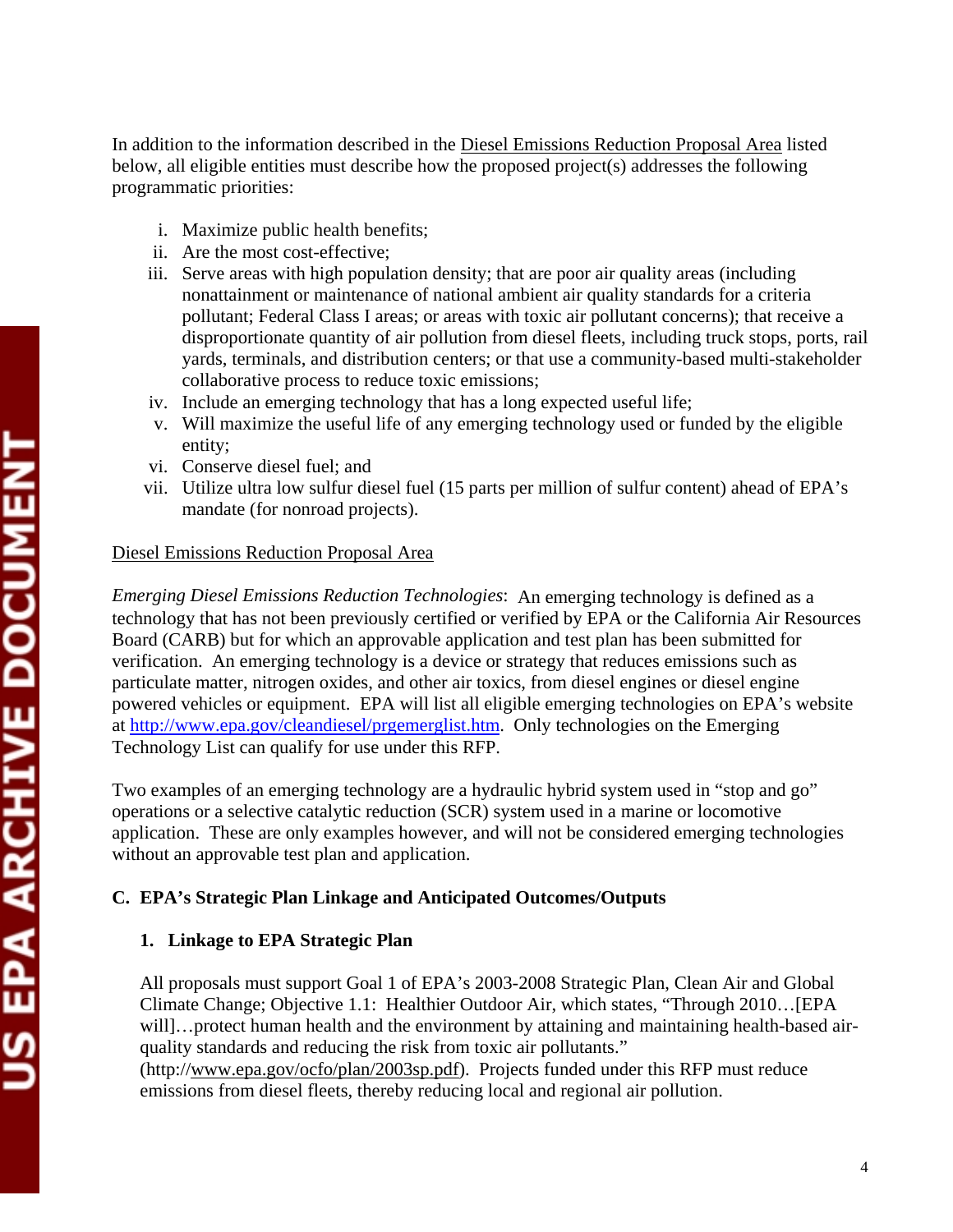## **2. Outputs:**

The term "output" means an environmental activity, effort and/or associated products related to an environmental goal and objective that will be produced or provided over a period of time or by a specified date. Outputs may be quantitative or qualitative but must be measurable during an assistance agreement funding period. Proposals must include a description of how assistance agreement recipients will track and measure progress towards the environmental goal throughout the assistance agreement period.

- Expected **outputs** from the projects to be funded under this solicitation may include but are not limited to the following:
	- 1. number of retrofitted engines/vehicles/equipment,
	- 2. pounds or tons of fine particulate matter (PM2.5), nitrogen oxides (NOx), greenhouse gases (GHG) and/or volatile organic compound (VOCs) reduced, fuel saved, cost effectiveness of project (in  $\frac{\pi}{3}$  /ton or  $\frac{\pi}{3}$ ).
	- 3. health benefits achieved (health benefits may be measured by numbers of illnesses, health care costs, or missed work/school days avoided),

To estimate some of the anticipated outputs of your proposal, (e.g. pollution reduced), EPA encourages you to use the Diesel Emissions Quantifier (Quantifier) found at http://cfpub.epa.gov/quantifier/view/index.cfm. Because an emerging technology is not verified, the technology is not listed as an option in the Quantifier. The eligible entity may still use the Quantifier by selecting "Emission Control Device" from the Technology Type dropdown menu, next selecting "Other Emission Control Devices" from the Technology dropdown menu and finally inputting the estimated percent reductions received from the manufacturer in the appropriate fields. Another tool is the National Mobile Inventory Model (<http://www.epa.gov/otaq/nmim.htm>). This tool must be used for State Implementation Plan calculations. For technical assistance regarding the Diesel Emissions Quantifier, please email [cleandiesel@epa.gov.](mailto:cleandiesel@epa.gov) For technical assistance regarding the National Mobile Inventory model, please email [mobile@epa.gov](mailto:mobile@epa.gov).

If you are unable to use these models, please describe your methodology for estimating or determining outputs in detail. Emission reduction estimates and measurements should be based on demonstrated emissions reductions in accordance with good engineering judgment, peer reviewed technical papers and EPA or CARB projected performance.

# **3. Outcomes:**

The term "outcome" means the result, effect or consequence that will occur from carrying out an environmental program or activity that is related to an environmental or programmatic goal or objective. Outcomes may be environmental, behavioral, health-related or programmatic in nature, but must be quantitative. They may not necessarily be achievable within an assistance agreement funding period. Proposals must include a description of project outcomes resulting from the project outputs.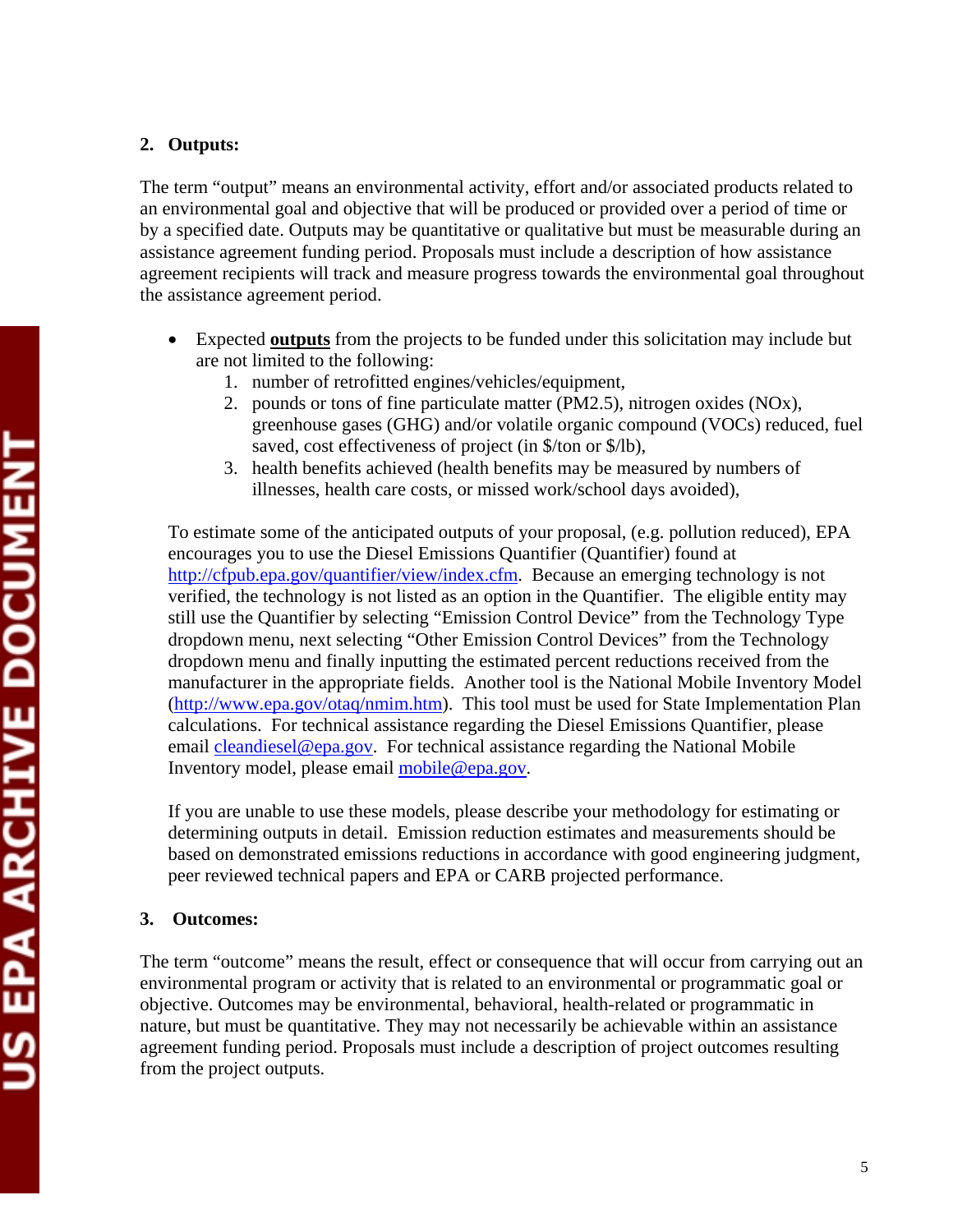Expected **outcomes** from projects funded under this solicitation may include but are not limited to the following:

- **Short-term outcomes** such as increased understanding of the environmental or economic effectiveness of the implemented technology; dissemination of the increased knowledge via listserves, websites, journals, and outreach events.
- **Medium-term outcomes** such as adoption of the implemented technology; documented emissions reductions from these and other sources of diesel emissions in multiple states.
- **Long-term outcomes** such as reductions in the number of children with asthma or documented improved ambient air quality.

Projects funded under this RFP must achieve significant reductions in diesel emissions in terms  $of$ —(1) tons of pollution reduced; and (2) diesel emissions exposure, particularly from fleets operating in areas designated by the Administrator as poor air quality areas.

## **D. Supplementary Information**

The EPAct of 2005 provides new diesel emissions reduction grant authority for EPA and authorizes an annual appropriation of up to \$200,000,000 under the Diesel Emissions Reduction portion of the legislation for each of fiscal years 2007 through 2011 to remain available until expended.

# **II. AWARD INFORMATION**

## **A. What is the amount of funding available?**

The total estimated funding expected to be available for awards under this competitive announcement is approximately \$3 million.

## **B. Partial Funding.**

In appropriate circumstances, EPA reserves the right to partially fund proposals by funding discrete portions or phases of proposed projects. If EPA decides to partially fund a proposal, it will do so in a manner that does not prejudice any applicants or affect the basis upon which the proposal, or portion thereof, was evaluated and selected for award, and therefore maintains the integrity of the competition and selection process.

# **C. How many agreements will EPA award in this competition?**

EPA anticipates awarding a total of approximately 2-5 cooperative agreements under this announcement ranging in value from approximately \$200,000 - \$1,000,000 subject to the availability of funds and quality of evaluated proposals. In addition, EPA reserves the right to make additional awards under this announcement, consistent with Agency policy, if additional funding becomes available after the original selections. Any additional selections for awards will be made no later than six months from the date of original selection date.

# **D. What is the project period for awards resulting from this solicitation?**

The estimated project period for awards resulting from this solicitation will begin in December 2008. The cooperative agreements funded under this program will have a 2-year project period. It is expected that projects will be completed by December 2010.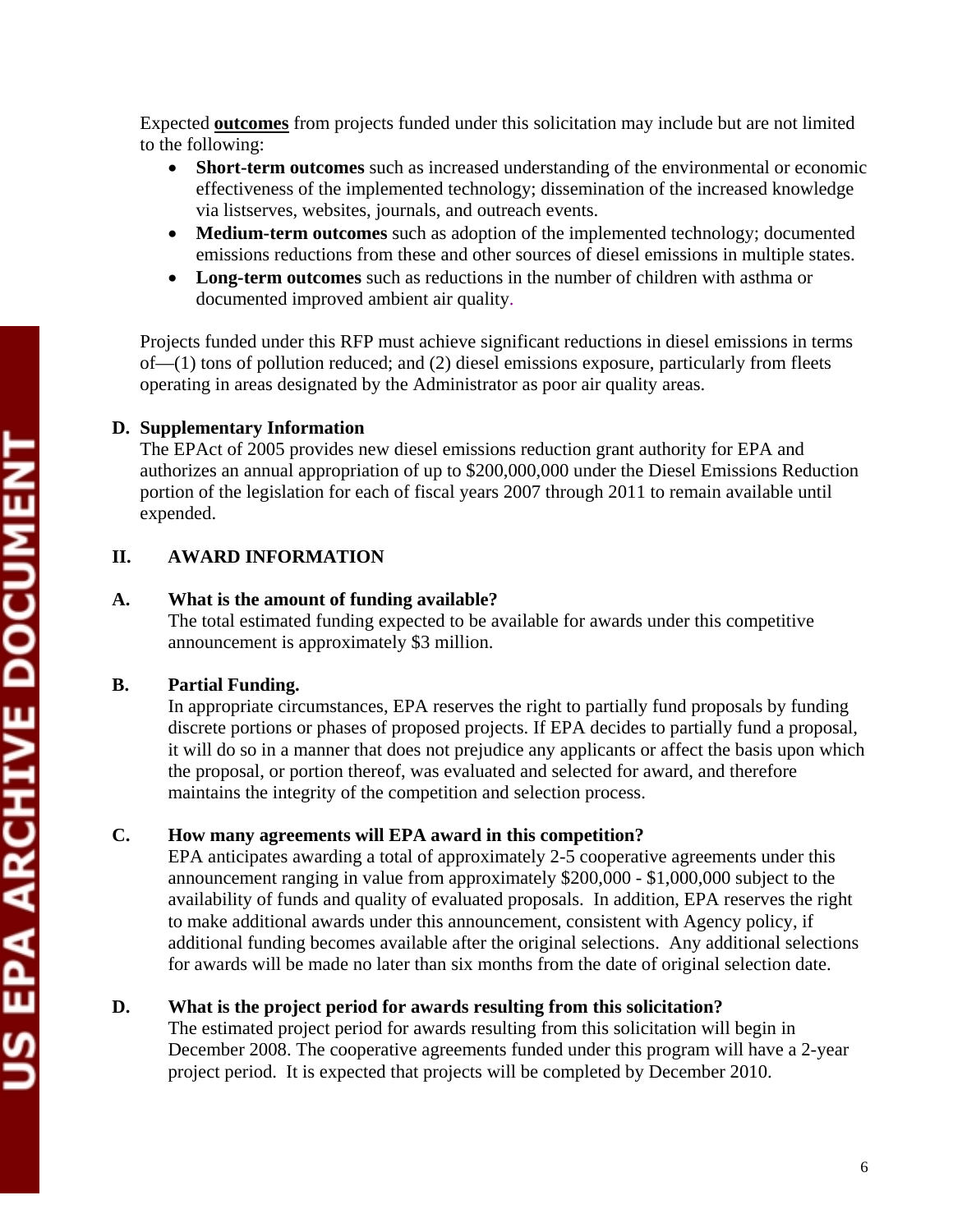## **E. Funding Type.**

The funding for selected projects will be in the form of a cooperative agreement. Cooperative agreements permit substantial involvement between the EPA project officer and the selected applicants in the performance of the work supported. Although EPA will negotiate precise terms and conditions relating to substantial involvement as part of the award process, the anticipated substantial Federal involvement for this project will be:

- close monitoring of the successful applicant's performance to verify the results proposed by the applicant;
- collaboration during performance of the scope of work;
- approving substantive terms of proposed contracts;
- approving qualifications of key personnel (EPA will not select employees or contractors employed by the award recipient);
- reviewing and commenting on reports prepared under the cooperative agreement (the final decision on the content of reports rests with the recipient).

# **F. Are there any other funding restrictions or requirements?**

Funds may only be used for the purposes set forth in the cooperative agreement, and must be consistent with the statutory authority for the award. Cooperative agreement funds may not be used for matching funds for other federal grants, lobbying, or intervention in Federal regulatory or adjudicatory proceedings, and may not be used to sue the Federal government or any other government entity.

Pursuant to Section 792(d)(2) of the EPAct of 2005, no funds awarded under this solicitation shall be used to fund the costs of emissions reductions that are mandated under Federal, State or local law. Voluntary or elective emission reduction measures shall not be considered "mandated", regardless of whether the reductions are included in the State Implementation Plan of a State.

Projects using certified engine configurations or fully verified technologies included on EPA or CARB's verified technology list may not be funded through this RFP.

## **Fueling infrastructure costs are not eligible for funding**.

# **III. ELIGIBILITY INFORMATION**

# **A. Eligible Entities**

Under this solicitation, only the following entities are eligible to apply for assistance, in accordance with Section 791(3) and 792(a) of the EPAct 2005: A) a regional, State, local, or tribal agency or port authority with jurisdiction over transportation or air quality; and B) a nonprofit organization or institution that**–** 1) represents or provides pollution reduction or educational services to persons or organizations that own or operate diesel fleets; or 2) has, as its principal purpose, the promotion of transportation or air quality. City, county, or municipal agencies, school districts, and metropolitan planning organizations (MPOs) that have jurisdiction over transportation or air quality are all eligible entities under this program.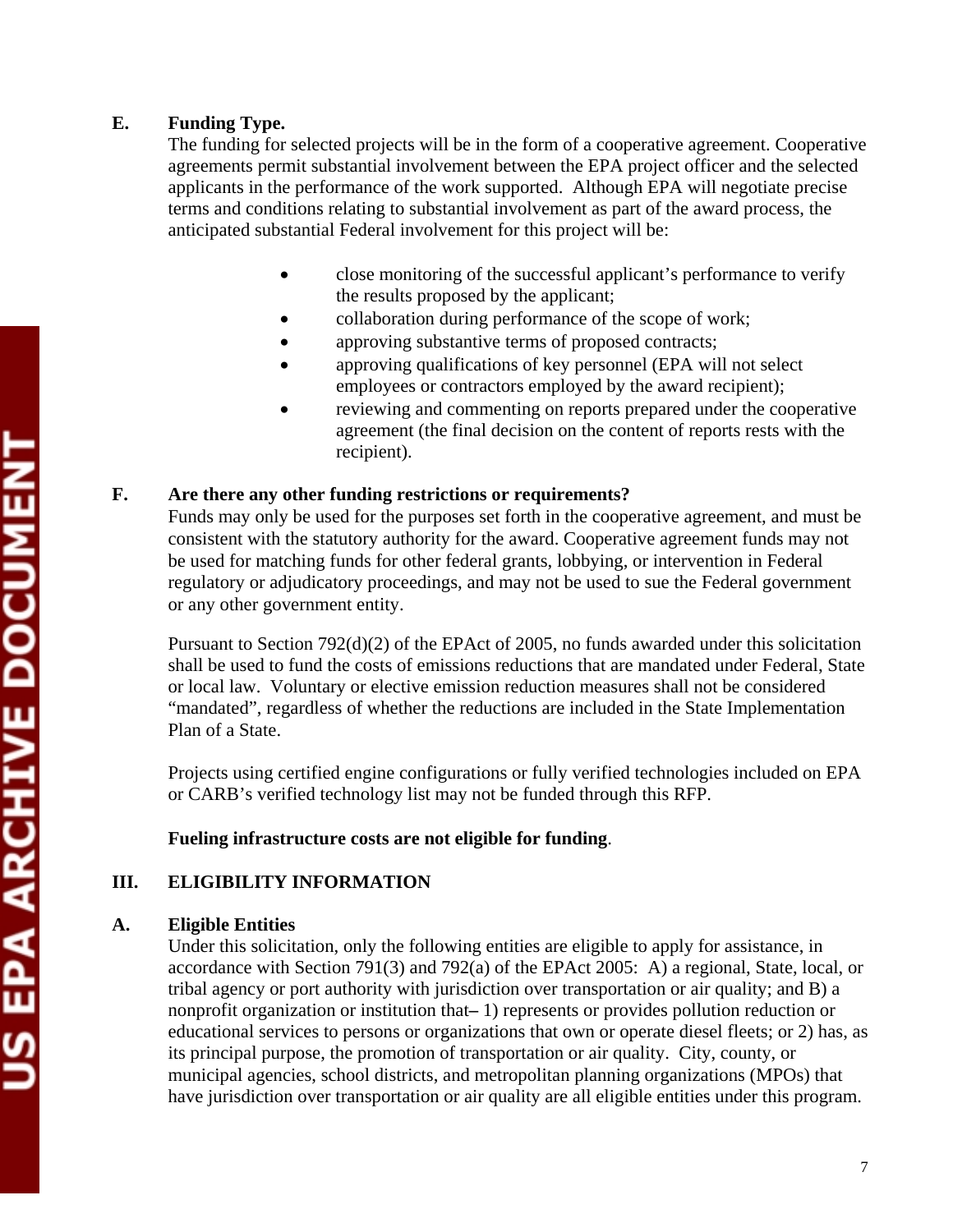### **B. Cost-Share or Matching**

There is no requirement for a matching contribution from applicants. However, EPA encourages the use of leveraged funds to enhance and expand the project and proposals that leverage resources beyond EPA's funding may receive additional points during the evaluation process. Leveraged funding or other resources need not be for eligible and allowable project costs under the EPA assistance agreement unless the Applicant proposes to provide a voluntary cost share or match. If EPA accepts an offer for a voluntary cost share/match/participation, applicants must meet their matching/sharing/participation commitment as a condition of receiving EPA funding. Applicants may use their own funds or other resources for voluntary match/cost share/participation if the standards at 40 CFR 30.23 or 40 CFR 31.24, as applicable, are met. Only eligible and allowable costs may be used for voluntary matches/cost shares/participation. Other Federal grants may not be used as voluntary matches or cost shares without specific statutory authority (e.g. HUD's Community Development Block Grants).

## **C. Threshold Eligibility Criteria**

These are requirements that if not met by the time of proposal submission will results in elimination of the proposal from consideration for funding. Only proposals from eligible entities (see above) that meet all of these criteria will be evaluated against the ranking factors in Section V of the announcement. Applicants deemed ineligible for funding consideration as a result of the threshold eligibility review will be notified within 15 calendar days of the ineligibility determination.

1. Proposals must support Goal 1 of EPA's 2003-2008 Strategic Plan, *Clean Air and Global Climate Change; Objective 1.1: Healthier Outdoor Air* by reducing diesel emissions.

2. a. Proposals must substantially comply with the proposal submission instructions and requirements set forth in Section IV of this announcement or else they will be rejected. However, where a page limit is expressed in Section IV with respect to the narrative proposal, pages in excess of the page limitation will not be reviewed.

b. In addition, proposals must be received by EPA or received through [www.grants.gov,](http://www.grants.gov_/) as specified in Section IV of this announcement, on or before the proposal submission deadline published in Section IV of this announcement. Applicants are responsible for ensuring that their proposal reaches the designated person/office specified in Section IV of the announcement by the submission deadline.

c. Proposals received after the submission deadline will be considered late and returned to the sender without further consideration unless the applicant can clearly demonstrate that it was late due to EPA mishandling. For hard copy submissions, where Section IV requires proposal receipt by a specific person/office by the submission deadline, receipt by an agency mailroom is not sufficient. Applicants should confirm receipt of their proposal with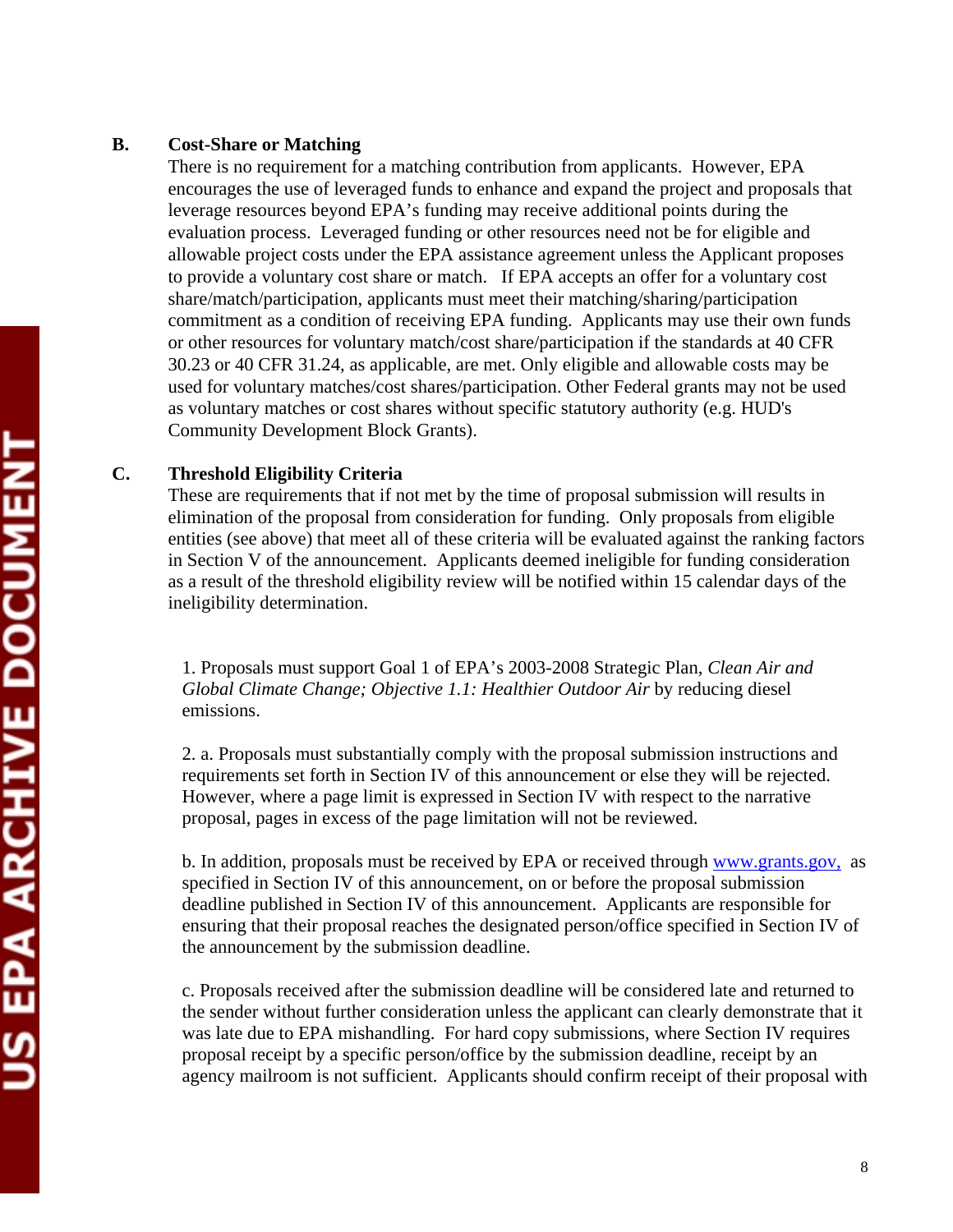3. Proposals in which applicant is requesting assistance funded in excess of \$3 million will not be reviewed.

4. Fully verified technologies included on EPA or CARB's verified technology list may not be used in projects funded through this RFP and any such proposals will be rejected.

5. Projects must be for emerging technologies as described in Section I.

6. Proposals in which the applicant does not consult with a manufacturer of an emerging technology will not be reviewed. The applicant must consult with a manufacturer of an emerging technology to receive funds under this Clean Diesel Emerging Technologies Program.

7. Applicants must submit a copy of the approved test plan (that a manufacturer has submitted for verification to EPA or CARB) together with the application.

8. Proposals in which a technology not on the Emerging Technology List is proposed will not be reviewed.

# **IV. PROPOSAL AND SUBMISSION INFORMATION**

# **A. How to Obtain Application Package**

EPA encourages applicants to obtain proposal materials and apply electronically through [http://www.grants.gov](http://www.grants.gov/).

Applicants may also download individual grant application forms from EPA's Office of Grants and Debarment website at: [http://www.epa.gov/ogd/grants/how\\_to\\_apply.htm](http://www.epa.gov/ogd/grants/how_to_apply.htm).

To obtain a hard copy of materials, please send an email or written request to the Agency contact listed in Section VII of this announcement.

# **B. Form of Proposal Submission**

Applicants have the option to submit their proposals in *one of two ways*: 1) Electronically through the www.grants.gov website, or 2) hard copy by express delivery service, hand delivery or U.S. Postal Service. All proposals must be prepared, and include the information as described in Section IV.C below, regardless of mode of transmission.

# **1. Hard Copy Submission**

Because of the unique situation involving U.S. mail screening, **EPA highly recommends that applicants use an express mail option to submit their proposal packages** (SF 424, SF 424A, Narrative Proposal and Applicant Fleet Description Spreadsheet). Please provide one original of the proposal package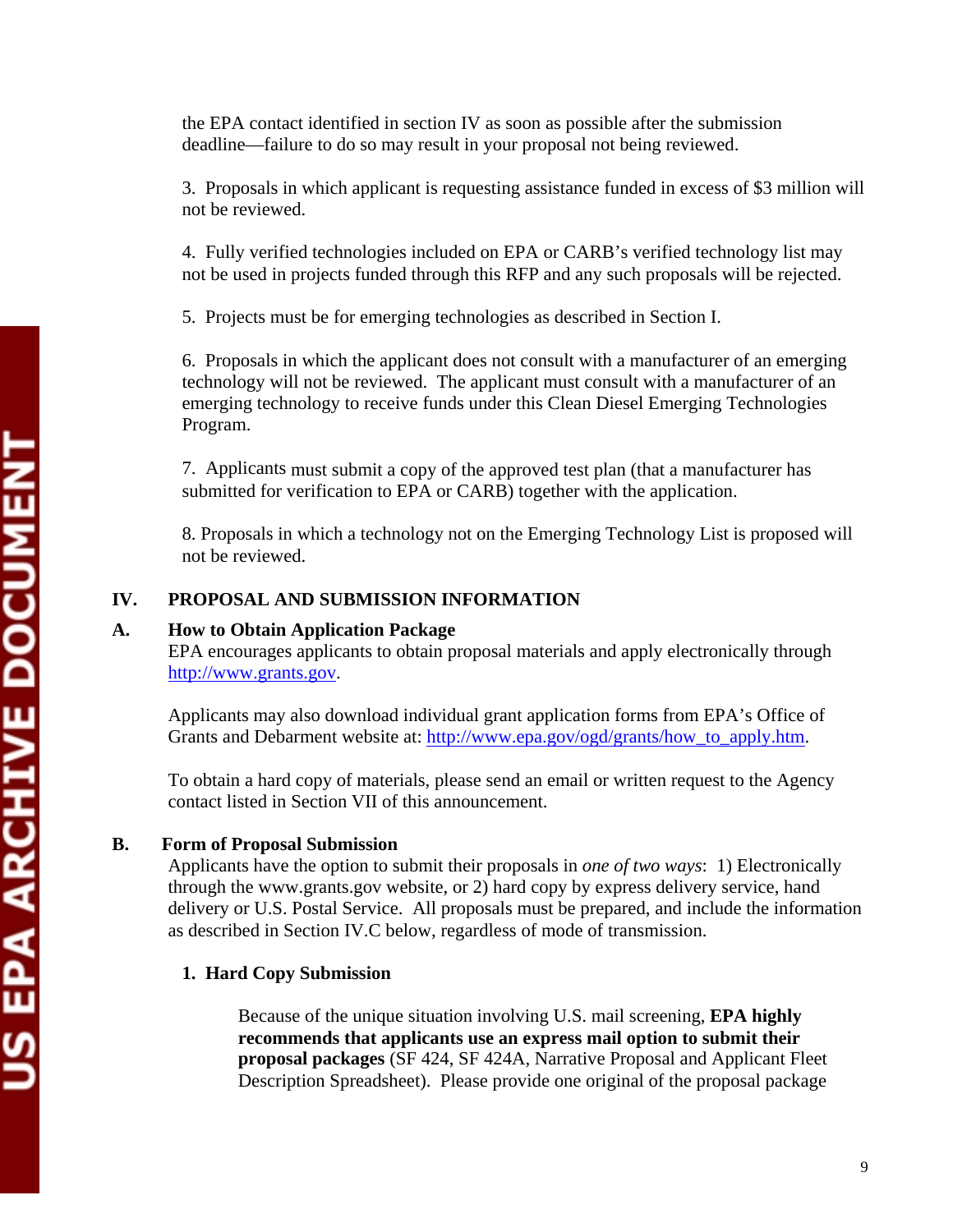(including signed and completed SF 424 and SF 424A forms) --**no binders or spiral binding**--to:

#### **Express and Hand Delivery Address (FedEx, UPS, DHL, etc.)**

U.S. Environmental Protection Agency ATTN: Jennifer Went 1310 L St. NW (Room 347F) Washington, DC 20005

#### **U.S. Mail Address**

U.S. Environmental Protection Agency Office of Transportation and Air Quality ATTN: Jennifer Went MAIL CODE: 6405J 1200 Pennsylvania Ave, NW Washington DC 20460

#### **2. Electronic Submission (www.Grants.gov)**

The electronic submission of your proposal must be made by an official representative of your institution who is registered with Grants.gov and is authorized to sign applications for Federal assistance. For more information, go to [http://www.grants.gov](http://www.grants.gov/) and click on "Get Registered" on the left side of the page. **\*Registration process may take a week or longer to complete***.* If your organization is not currently registered with www.grants.gov, please encourage your office to designate an authorized representative (AOR) and ask that individual to begin the registration process as soon as possible.

To begin the proposal process under this grant announcement, go to [http://www.grants.gov](http://www.grants.gov_/) and click on the "Apply for Grants" tab on the left side of the page. Then click on "Apply Step 1: Download a Grant Application Package" to download the compatible Adobe viewer and obtain the application package. **To apply through www.grants.gov you must use Adobe Reader applications and download the compatible Adobe Reader version [\(Adobe Reader](http://grants.gov/help/download_software.jsp__) applications are available to download for free on the www.grants.gov website. For more information on Adobe Reader please visit the [Help section](http://grants.gov/help/help.jsp__) on grants.gov at <http://www.grants.gov/help/help.jsp>or [http://www.grants.gov/aboutgrants/program\\_status.jsp](http://www.grants.gov/aboutgrants/program_status.jsp)).** 

Once you have downloaded the viewer, you may retrieve the application package by entering the Funding Opportunity Number EPA-OAR-OTAQ-08-06, or the CFDA number that applies to the announcement (CFDA 66.039), in the appropriate field. You may also be able to access the proposal package by clicking on the Application button at the top right of the synopsis page for this announcement on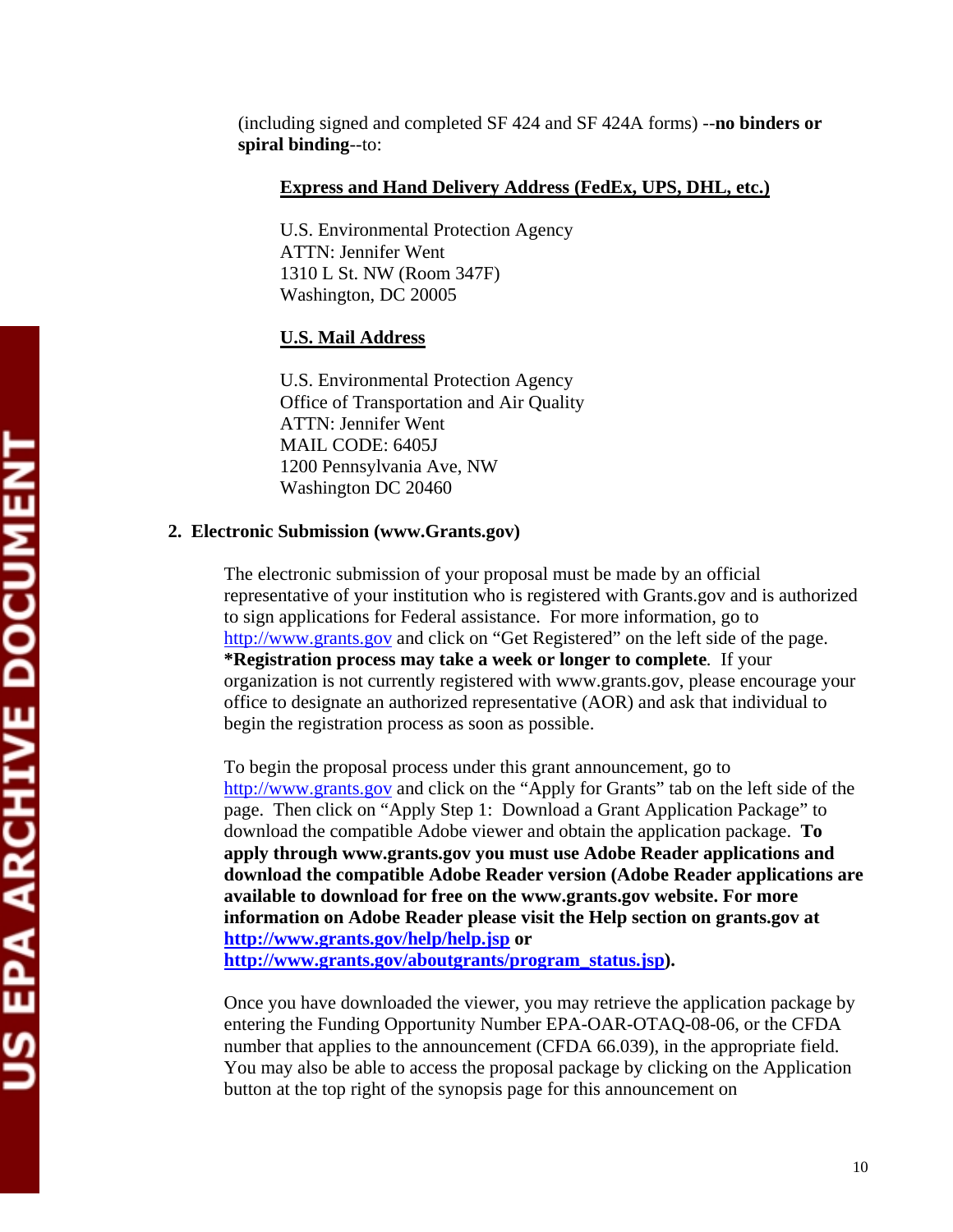http://www.grants.gov (to find the synopsis page, go to http://www.grants.gov and click on the "Find Grant Opportunities" button on the left side of the page and then go to Search Opportunities and use the Browse by Agency feature to find EPA opportunities).

 If you have any questions regarding use of www.grants.gov, please email the www.grants.gov Contact Center at **<http://www.grants.gov/help/help.jsp>** or call 1- 800-518-4726.

#### **Grants.gov Proposal Submission Deadline**

Your organization's AOR (Authorized Representative) *must* submit your complete proposal package as described below, electronically to EPA through www.grants.gov ([http://www.grants.gov](http://www.grants.gov/)) no later than **11:59 p.m. EST on September 21, 2008.**

#### **Proposal Materials**

#### **The following forms and documents are required to be submitted under this announcement:**

- I. Application for Federal Assistance (SF-424)
- II. Budget Information for Non-Construction Programs (SF-424A)
- III. Narrative Proposal (as described in Section IV.C. of the announcement)
- IV. Applicant Fleet Description Spreadsheet (as described below)
- V. Test Plan for the Emerging Technology

The proposal package *must* include all of the following materials:

### **I. Standard Form (SF) 424 – Application for Federal Assistance**

Complete the form. There are no attachments. Please be sure to include an organization fax number and email address in Block 5 of the Standard Form SF 424 and also ensure that it is signed and dated.

Please note that the organizational Dun and Bradstreet (D&B) Data Universal Number System (DUNS) number must be included on the SF-424. Organizations may obtain a DUNS number at no cost by calling the toll-free DUNS number request line at 1-866-705-5711.

#### **II. Standard Form SF 424A – Budget Information**

Complete the form. There are no attachments.

The total amount of federal funding requested for the project period should be shown on line  $5(e)$  and on line  $6(k)$  in column 1 of SF-424A, the amount of indirect costs should be entered on line 6(j). The indirect cost rate (i.e., a percentage), the indirect cost rate base (e.g., personnel costs and fringe benefits), and the indirect cost amount itself should also be indicated on line 22.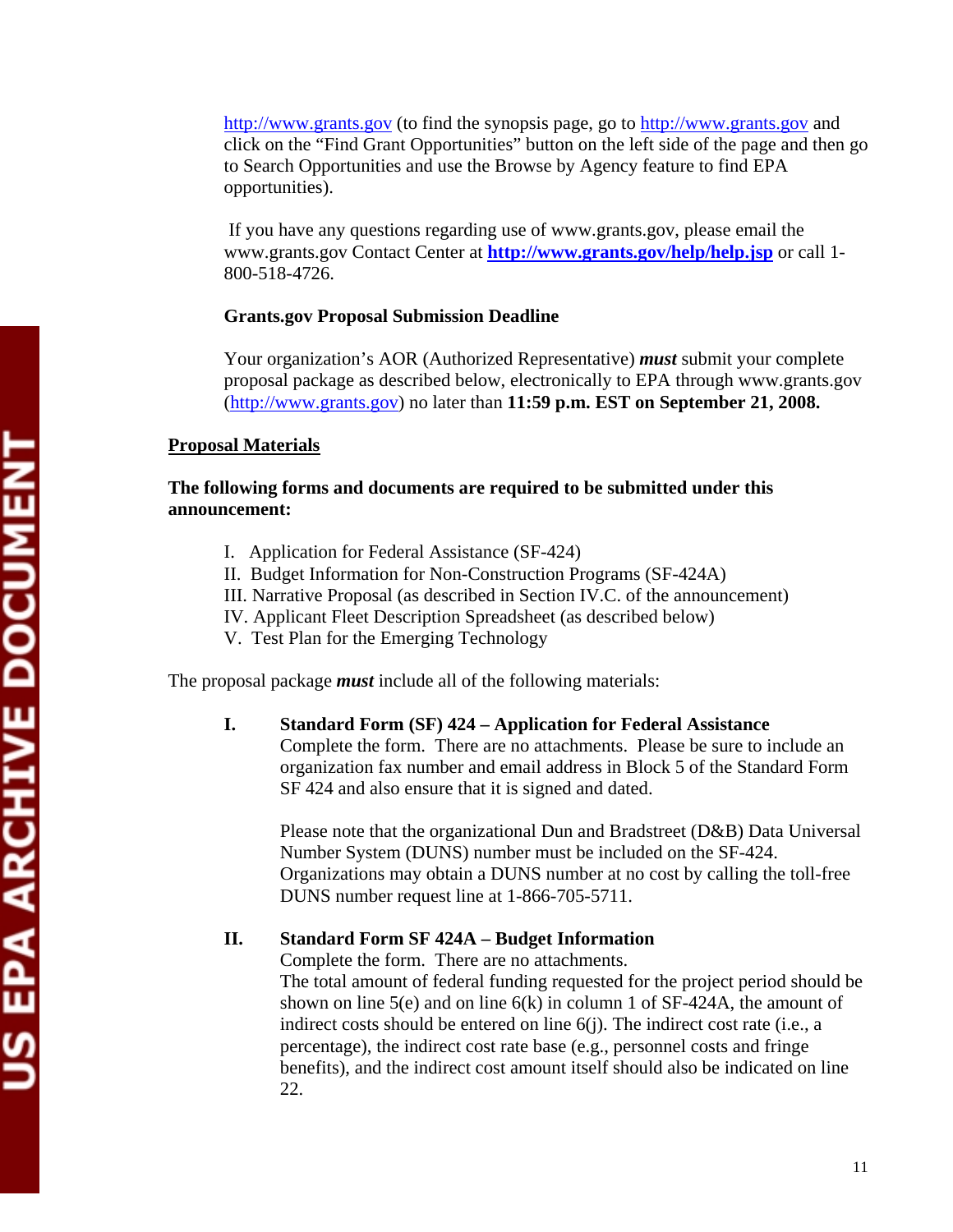**\*If selected for award, applicant(s) will be required to submit documentation of their current indirect cost rate that has been negotiated with a cognizant Federal agency.** 

#### **III. Narrative Proposal**

*The document should be readable in PDF or MS Word and consolidated into a single file and be prepared in accordance with Section IV of the announcement.* 

### **IV. Applicant Fleet Description Spreadsheet**

The Applicant Fleet Description Spreadsheet is an excel file. It is divided into three sections: Company and Project Manager Information, Project Information, and Fleet Information. The purpose of this spreadsheet is to organize and summarize details of the project including specifics about engines, vehicles and/or equipment. For directions on filling out the spreadsheet, read the section titled "READ ME" which is located on the first tab of the excel file. It can be downloaded from the following website [http://www.epa.gov/cleandiesel/grantfund.htm.](http://www.epa.gov/cleandiesel/grantfund.htm)

### **V. Test Plan for the Emerging Technology**

*The document should be readable in PDF or MS.*

**\*\*Documents I through III** listed under Proposal Materials above should appear in the "Mandatory Documents" box on the www.grants.gov Grant Application Package page. For Document IV see below.

For documents I and II, click on the appropriate form and then click "Open Form" below the box. The fields that must be completed will be highlighted in yellow. Optional fields and completed fields will be displayed in white. If you enter an invalid response or incomplete information in a field, you will receive an error message. When you have finished filling out each form, click "Save." When you return to the electronic Grant Application Package page, click on the form you just completed, and then click on the box that says, "Move Form to Submission List." This action will move the document over to the box that says, "Mandatory Completed Documents for Submission."

For document number III, the Narrative Proposal, and document numbers IV and V, the Applicant Fleet Description Spreadsheet and Test Plan for the Emerging Technology, you will need to attach electronic files. Prepare your narrative proposal as described above in Section IV.C of this announcement and save the document to your computer as an MS Word, PDF or WordPerfect file. Prepare your Applicant Fleet Description Spreadsheet as described above and save the document as a Microsoft Excel or Lotus 123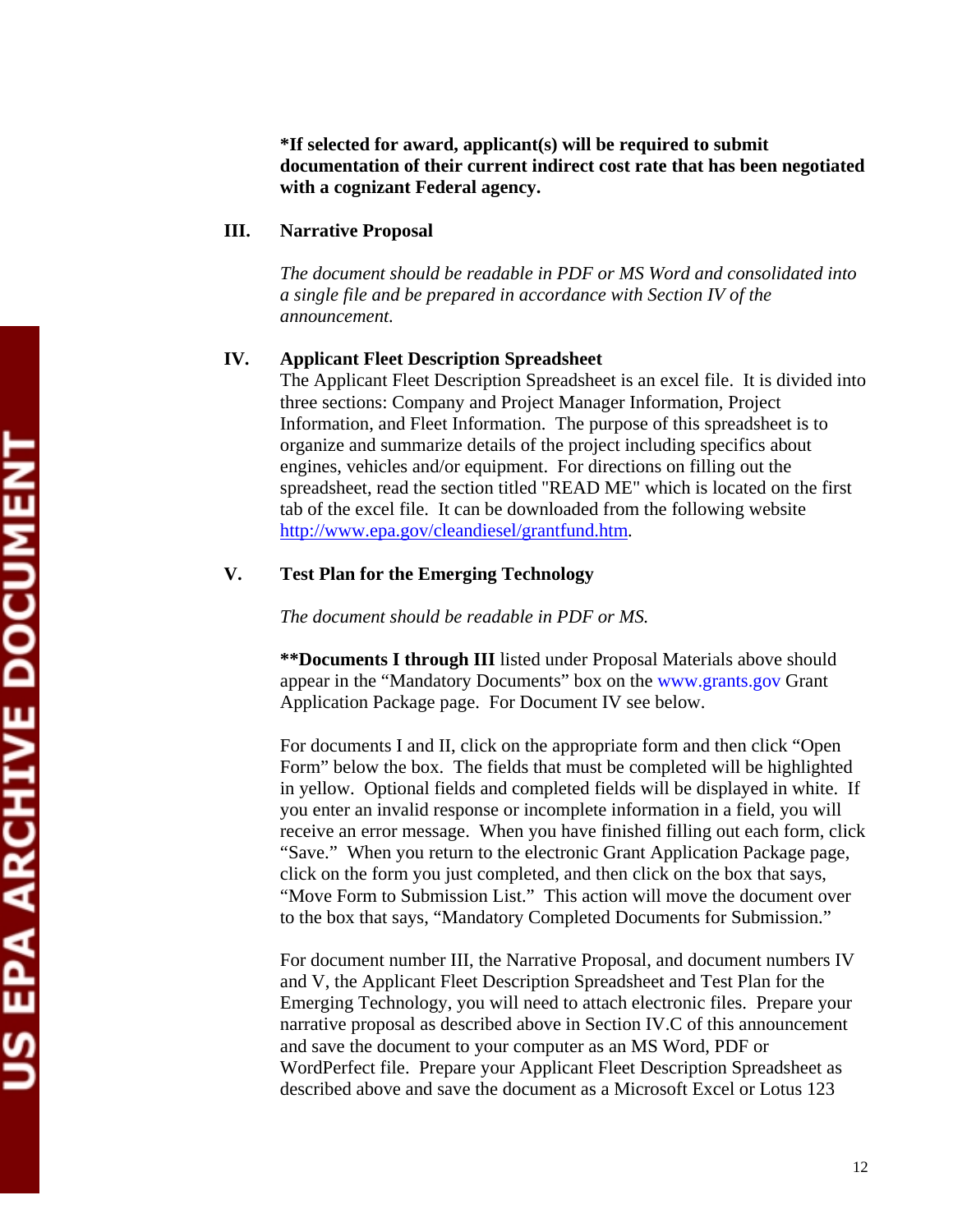document. When you are ready to attach the narrative proposal to the application package, click on "Project Narrative Attachment Form," and open the form. Click "Add Mandatory Project Narrative File," and then attach your narrative proposal (previously saved to your computer) using the browse window that appears. You may then click "View Mandatory Project Narrative File" to view it. Enter a brief descriptive title of your project in the space beside "Mandatory Project Narrative File Filename;" the file name should be no more than 40 characters long. To attach the Applicant Fleet Description Spreadsheet and Test Plan for the Emerging Technology, click "Add Optional Project Narrative File" and proceed as before. If there are other attachments that you would like to submit to accompany your proposal, you may click "Add Optional Project Narrative File" and proceed as before. When you have finished attaching the necessary documents, click "Close Form." When you return to the "Grant Application Package" page, select the "Project Narrative Attachment Form" and click "Move Form to Submission List." The form should now appear in the box that says, "Mandatory Completed Documents for Submission."

Once your proposal package has been completed and saved, send it to your Authorized Representative (AOR) for submission to U.S. EPA through www.grants.gov. Please advise your AOR to close all other software programs before attempting to submit the application package through Grants.gov.

In the "Application Filing Name" box, your AOR should enter your organization's name (abbreviate where possible), the fiscal year (e.g., FY08), and the grant category. The filing name should not exceed 40 characters. From the "Grant Application Package" page, your AOR may submit the application package by clicking the "Submit" button that appears at the top of the page. The AOR will then be asked to verify the agency and funding opportunity number for which the application package is being submitted. If problems are encountered during the submission process, the AOR should reboot his/her computer before trying to submit the application package again. [It may be necessary to turn off the computer (not just restart it) before attempting to submit the package again.] If the AOR continues to experience submission problems, he/she may contact Grants.gov for assistance by phone at 1-800-518-4726 or email at [http://www.grants.gov/help/help.jsp.](http://www.grants.gov/help/help.jsp)

Proposal packages submitted thru www.grants.gov will be time/date stamped electronically.

#### **C. Content of Proposal Submission**

All proposal submissions, regardless of mode of transmission, must contain a completed and signed SF-424, Application for Federal Assistance, a completed SF-424A, Budget Information—Non-Construction Programs, a Narrative Proposal and an Applicant Fleet Description Spreadsheet.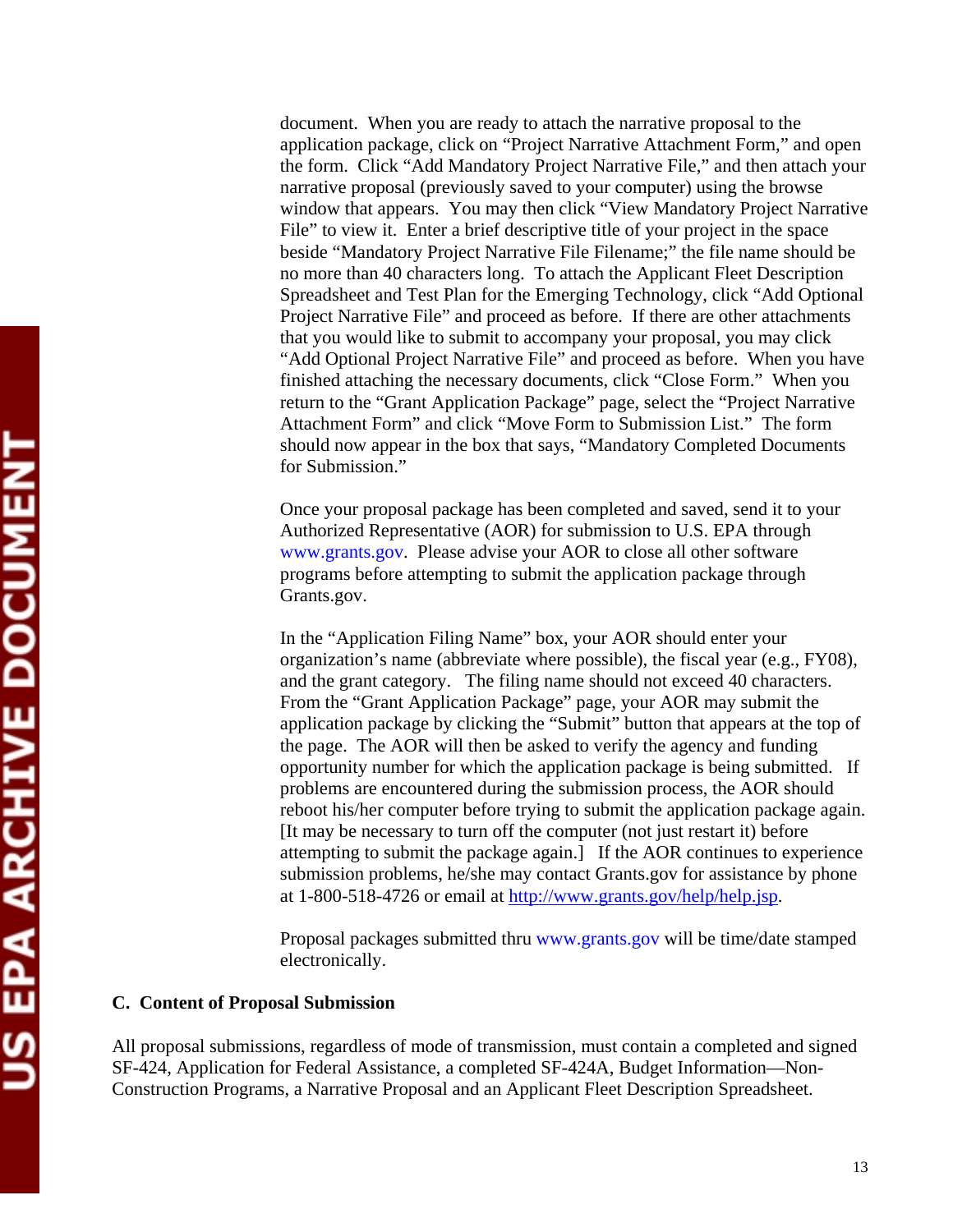## **Narrative Proposal**

The Narrative Proposal (1-3 below) cannot exceed a maximum of 10 single-spaced typewritten pages, including the Summary Page. Pages in excess of 10 will not be considered. Supporting materials, such as resumes and letters of support, can be submitted as attachments and are not included in the 10-page limit. The Applicant Fleet Description Spreadsheet and Test Plan for the Emerging Technology are also not included in the page limit.

## **1. Summary Page**

### a. Project Title

b. Applicant Information. Include applicant (organization) name, address, contact person, phone number, fax and e-mail address.

c. Funding Requested. Specify the amount you are requesting from EPA.

d. Total Project Cost. Specify total cost of the project. Identify funding from other sources, including cost share or in-kind resources.

e. Project period. Provide beginning and ending dates.

### **2. Narrative Work Plan**

**\*\*The Narrative must explicitly describe how the proposed project meets the guidelines established in Sections I-III (including the threshold eligibility criteria in Section III.C) of this announcement, and address each of the evaluation criteria set forth in Section V.** 

The Work Plan must include the following:

### **a. Project Summary/Approach: This section shall contain the following components:**

- i. A description of the air quality of the area served by the eligible entity;
- ii. The quantity of air pollution produced by the diesel fleets in the area served by the eligible entity;
- iii. A project description, including:
	- a. All emerging technologies proposed to be used or funded by the eligible entity; and b. The means by which the project will achieve a significant reduction in diesel emissions;
- iv. An evaluation of the quantifiable and unquantifiable benefits of the emissions reductions of the proposed project (applicants can use the Diesel Emissions Quantifier tool found at the National Clean Diesel Campaign website at: http://cfpub.epa.gov/quantifier/view/index.cfm);
- v. An estimate of proposed project costs and the cost-effectiveness of emission reductions (dollar/ton reduction);
- vi. A description of the age and expected lifetime control of the equipment used or funded by the eligible entity;
- vii. A description of the diesel fuel available in the areas to be served by the eligible entity, including the sulfur content of the fuel;
- vii. Provisions for the monitoring and reporting of the project;
- viii. Information on project partners and their various roles, and leveraged resources;
- ix. Information on the sustainability of the project beyond the assistance agreement period; and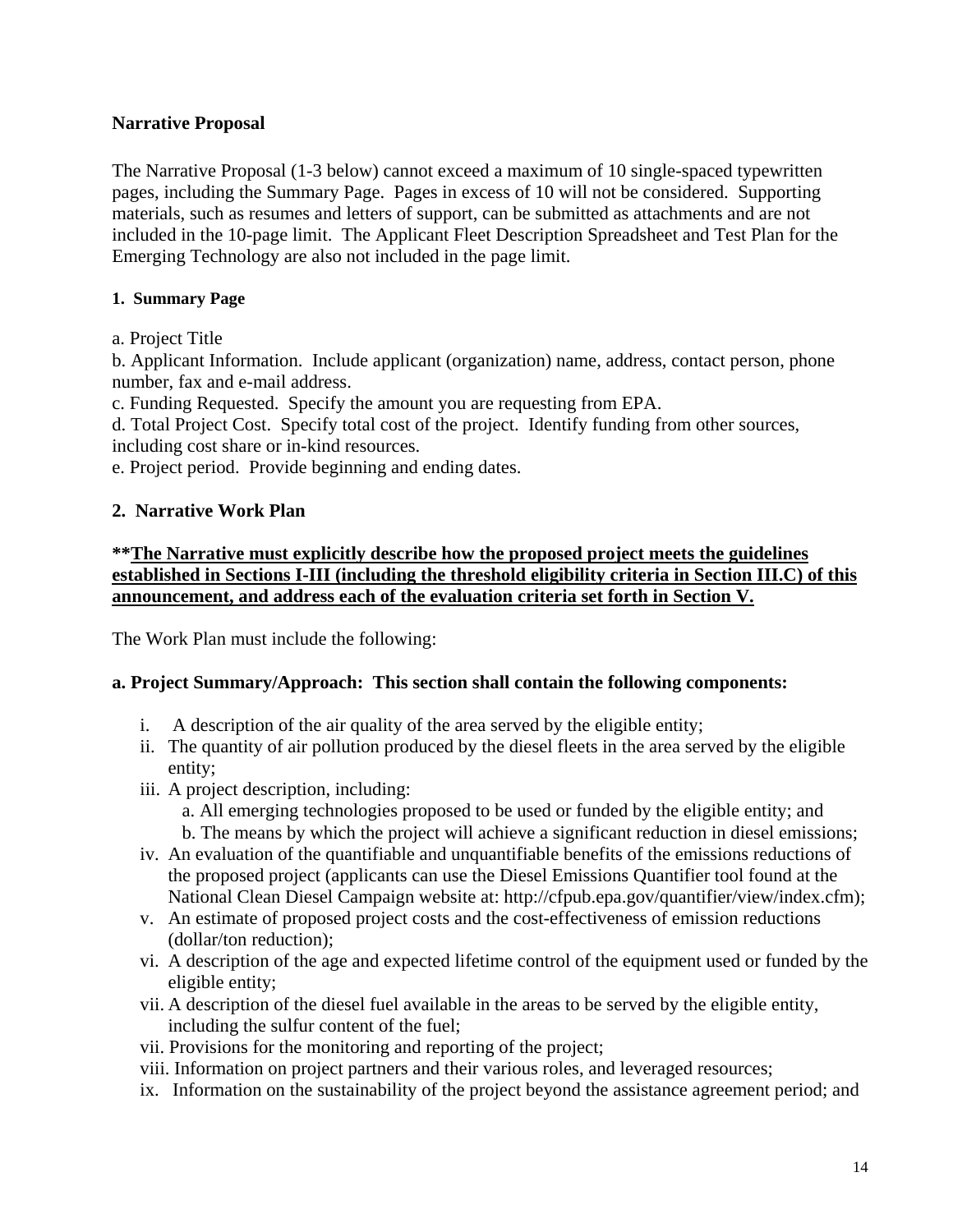## **b. Programmatic Priorities**

Please address how the project meets the programmatic priorities listed below.

i. Maximize public health benefits;

ii. Are the most cost-effective;

iii. Serve in areas with high population density; that are poor air quality areas (including nonattainment or maintenance of national ambient air quality standards for a criteria pollutant; Federal Class I areas; or areas with toxic air pollutant concerns); that receive a disproportionate quantity of air pollution from diesel fleets, including truck stops, ports, rail yards, terminals, and distribution centers; or that use a community-based multi-stakeholder collaborative process to reduce toxic emissions;

v. Include a retrofitted vehicle or equipment with an emerging technology that has a long expected useful life;

vi. Will maximize the useful life of any emerging technology used or funded by the eligible entity;

vii. Conserve diesel fuel; and

viii. Utilize ultra low sulfur diesel fuel (15 parts per million of sulfur content) ahead of EPA's mandate (for nonroad projects).

### **c. Past Performance**

- i. **Programmatic Capability:** Submit a list federally funded assistance agreements (an assistance agreement is a grant or cooperative agreement and not a contract) similar in size, scope and relevance to the proposed project that your organization performed within the last three years (no more than 5 agreements, and preferably EPA agreements) and describe (i) whether, and how, you were able to successfully complete and manage those agreements and (ii) your history of meeting the reporting requirements under those agreements including submitting acceptable final technical reports. In evaluating applicants under these factors in Section V, EPA will consider the information provided by the applicant and may also consider relevant information from other sources, including information from EPA files and from current and prior Federal agency grantors (e.g., to verify and/or supplement the information provided by the applicant). If you do not have any relevant or available past performance or reporting information, please indicate this in the proposal and you will receive a neutral score for this factor under Section V. In addition, provide information on your organizational experience and plan for timely and successfully achieving the objectives of the proposed project, and your staff expertise/qualification, staff knowledge, and resources or the ability to obtain them, to successfully achieve the goals of the proposed project.
- ii. **Reporting on Environmental Results--Outcomes and Outputs:** Submit a list federally funded assistance agreements (an assistance agreement is a grant or cooperative agreement and not a contract) that your organization performed within the last three years (no more than 5 agreements, and preferably EPA agreements), and describe how you documented and/or reported on whether you were making progress towards achieving the expected results (e.g., outputs and outcomes) under those agreements. If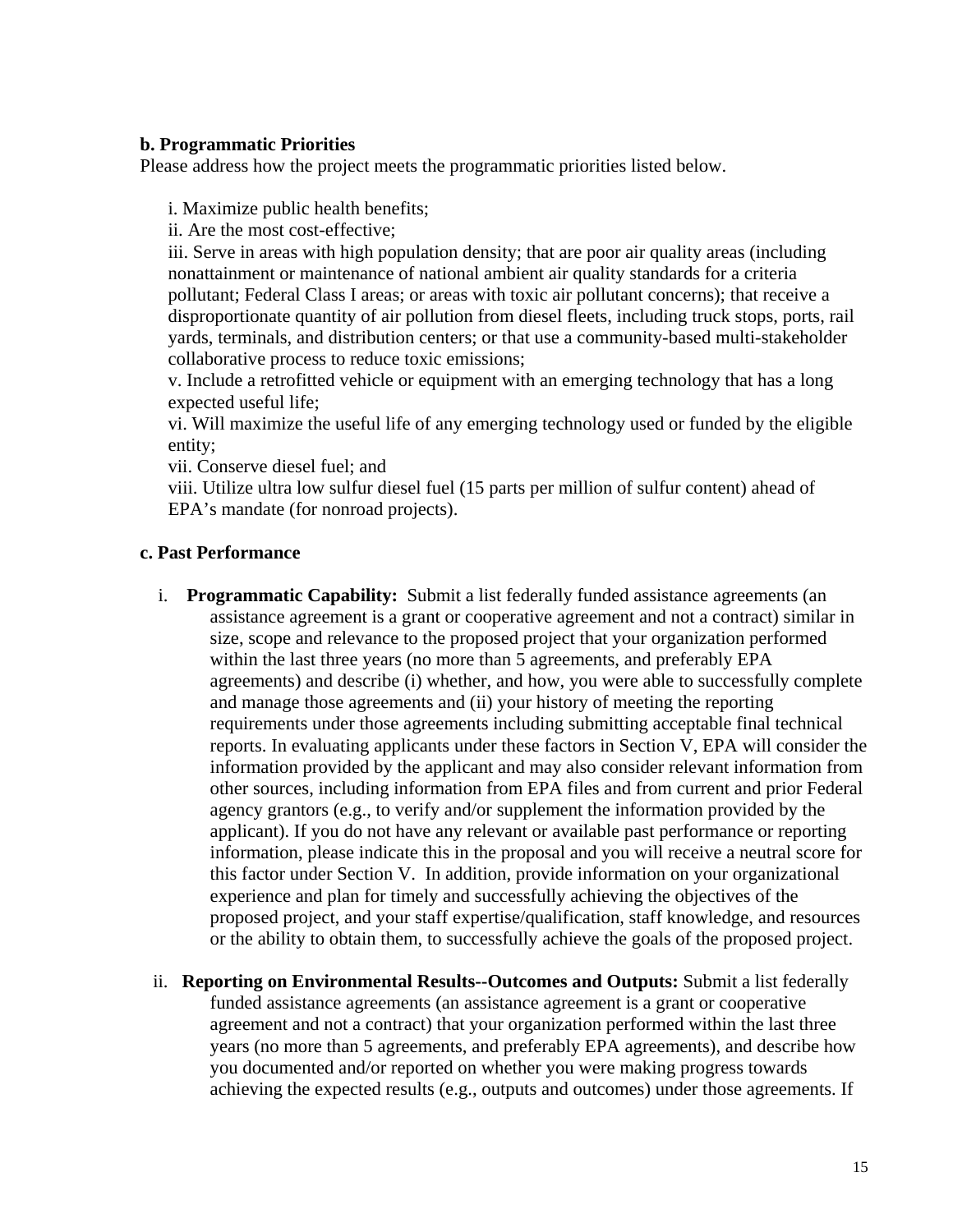you were not making progress, please indicate whether, and how, you documented why not. In evaluating applicants under this factor in Section V, EPA will consider the information provided by the applicant and may also consider relevant information from other sources, including information from EPA files and from current and prior Federal agency grantors (e.g., to verify and/or supplement the information provided by the applicant). If you do not have any relevant or available environmental results past performance information, please indicate this in the proposal and you will receive a neutral score for this factor under Section V.

### **d. Environmental Results—Outcomes and Outputs**

Identify the expected quantitative and qualitative outcomes of the project (See Section I), including what measurements will be used to track your progress towards achieving the outcomes and how the results of the project will be evaluated. Identify the expected project outputs and how progress towards achieving the outputs will be tracked and measured.

### **3. Detailed Budget Narrative**

In addition to the SF 424A, please provide specified total costs of the project.

Management Fees: When formulating budgets for proposals/applications, applicants must not include management fees or similar charges in excess of the direct costs and indirect costs at the rate approved by the applicant's cognizant Federal audit agency, or at the rate provided for by the terms of the agreement negotiated with EPA. The term "management fees or similar charges" refers to expenses added to the direct costs in order to accumulate and reserve funds for ongoing business expenses, unforeseen liabilities, or for other similar costs that are not allowable under EPA assistance agreements. Management fees or similar charges may not be used to improve or expand the project funded under this agreement, except to the extent authorized as a direct cost of carrying out the work plan.

### **4. Applicant Fleet Description Spreadsheet. This is not included in the 10-page limit.**

The Applicant Fleet Description Spreadsheet is an excel file. It is divided into three sections: Company and Project Manager Information, Project Information, and Fleet Information. The purpose of this spreadsheet is to organize and summarize details of the project including specifics about engines, vehicles and/or equipment. For directions on filling out the spreadsheet, read the section titled "READ ME" which is located on the first tab of the excel file. It can be downloaded from the following website [http://www.epa.gov/cleandiesel/grantfund.htm.](http://www.epa.gov/cleandiesel/grantfund.htm)

### **5. Optional Attachments. These are not included in the 10-page limit.**

a. Resumes. Provide resumes or curriculum vitae for all principal investigators and any other key personnel.

b. Support Letters. Specifically indicate how supporting organizations will assist in the project.

### **D. Contracts and Subawards/Subgrants**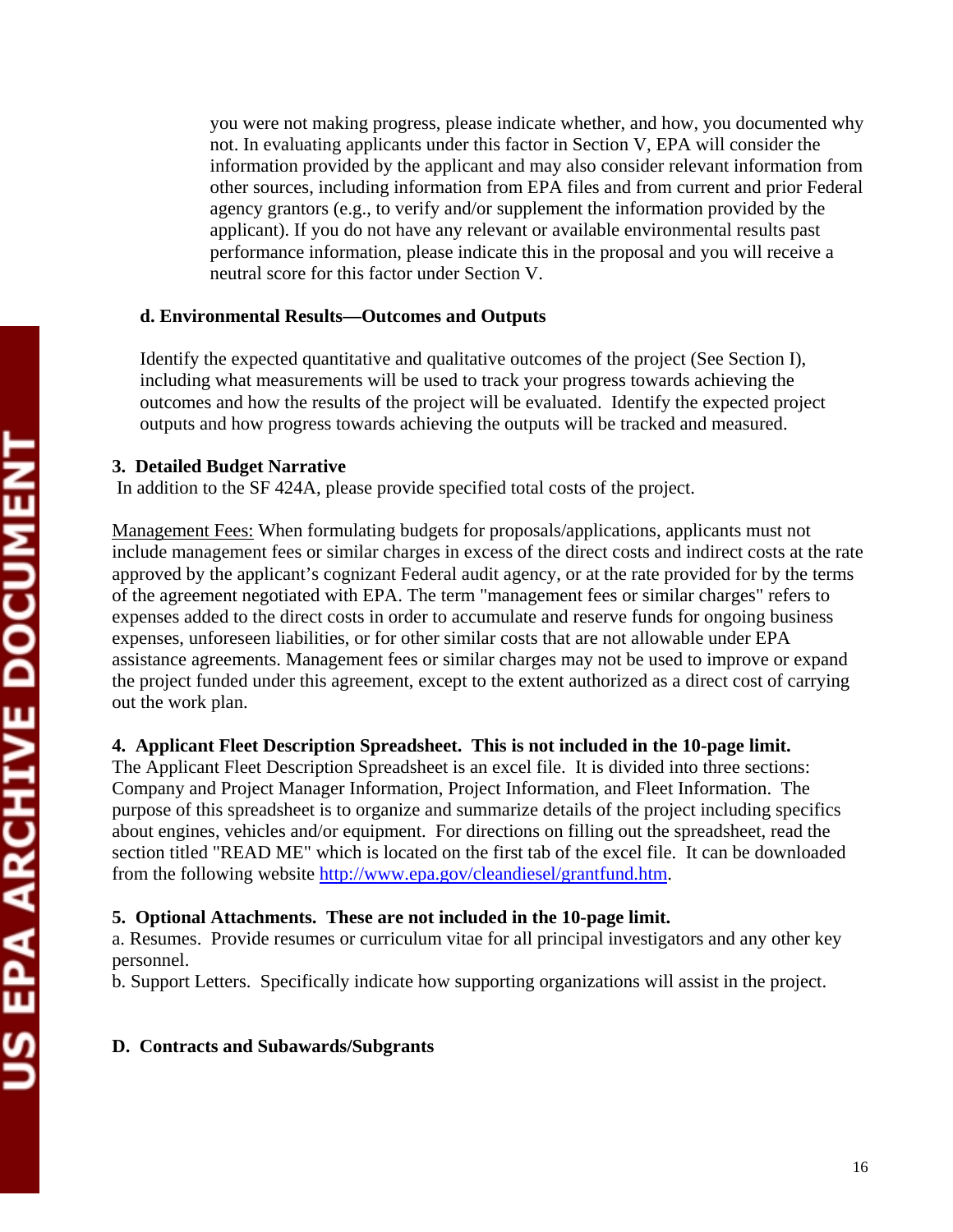### **1. Can funding be used for the applicant to make subawards/subgrants, acquire contract services, or fund partnerships?**

EPA awards funds to one eligible applicant as the recipient even if other eligible entities are named as partners or co-applicants or members of a "coalition" or "consortium." The recipient is accountable to EPA for the proper expenditure of funds.

If successful applicants intend to use EPA grant funds to purchase goods or services under the grant, such applicants must compete the contracts for those goods and services and conduct cost and price analyses to the extent required by the procurement provisions of 40 CFR Part 30 or 31, as appropriate. The regulations also contain limitations on consultant compensation. **While applicants are not required to identify contractors or consultants in their proposal if they do so it does not relieve the applicant of its obligations to comply with competitive procurement requirements, nor does it guarantee that costs incurred for such contractor/consultant will be eligible under the grant/cooperative agreement**. **This provision does not affect consultation with manufacturers as mandated by DERA Section 792(b)(3)(B)(ii), provided that there is no transfer of funds between the eligible entity and the manufacturer.** Please note that applicants may not award sole source contracts to consulting, engineering or other firms assisting applicants with the proposal based solely on the firm's role in preparing the proposal.

Successful applicants may award subgrants (also referred to as subawards) of financial assistance to fund partnerships under the EPA grant provided the recipient complies with applicable requirements for subgrants/subawards including those contained in 40 CFR Parts 30 or 31, as appropriate. Subgrants/subawards do not have to be competed; **however, successful applicants cannot use subgrants/subawards to avoid requirements in EPA grant regulations for competitive procurement by using subgrants/subawards to acquire commercial services or products from for-profit organizations.** EPA will not be a party to subgrant/subaward agreements.

## **2. How will an applicant's proposed subawardees/subgrantees and contractors be considered during the evaluation process described in Section V of the announcement?**

Section V of the announcement describes the evaluation criteria and evaluation process that will be used by EPA to make selections under this announcement. During this evaluation, except for those criteria that relate to the applicant's own qualifications, past performance, and reporting history, the review panel will consider, as appropriate and relevant, the qualifications, expertise, and experience of:

- (i) an applicant's named subawardees/subgrantees identified in the proposal if the applicant demonstrates in the proposal that if it receives an award that the subaward/subgrant will be properly awarded consistent with the applicable regulations in 40 CFR Parts 30 or 31. For example, applicants must not use subawards/subgrants to obtain commercial services or products from for profit firms or individual consultants;
- (ii) an applicant's named contractor(s), including consultants, identified in the proposal if the applicant demonstrates in its proposal that the contractor(s) was selected in compliance with the competitive Procurement Standards in 40 CFR Part 30 or 40 CFR 31.36 as appropriate. For example, an applicant must demonstrate that it selected the contractor(s) competitively or that a proper noncompetitive sole-source award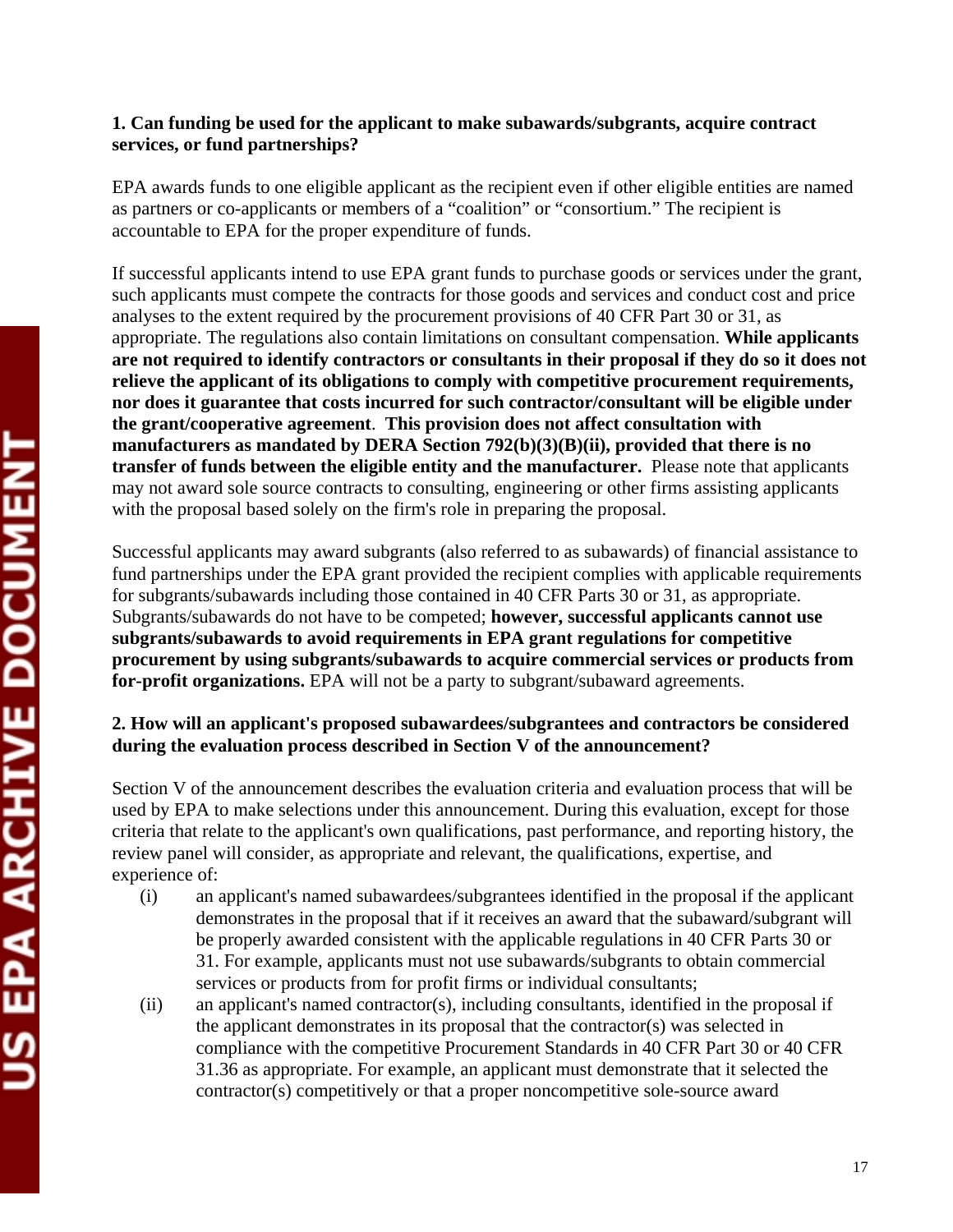consistent with the regulations will be made to the contractor(s), that efforts were made to provide small and disadvantaged businesses with opportunities to compete, and that some form of cost or price analysis was conducted. EPA may not accept sole source justifications for contracts for services or products that are otherwise readily available in the commercial marketplace.

EPA will not consider the qualifications, experience, and expertise of named subawardees/subgrantees and/or named contractor(s) during the proposal evaluation process unless the applicant complies with these requirements.

### **E. Submission Dates and Time**

The deadline for receipt of hard copy proposal packages is **September 21, 2008, 4:00 PM Eastern Standard Time.** All hard copies of proposal packages must be received by Jennifer Went, **4:00 PM, Eastern Standard Time** on **September 21, 2008** in order to be considered for funding. Electronic submissions must be submitted via Grants.gov by **September 21, 2008, 11:59 p.m., Eastern Standard Time.** Proposals received after the closing date and time will not be considered for funding.

A final (full) application will be requested only from the eligible entity whose proposal has been preliminarily recommended for award. Additional instructions for final application packages, including requirements for providing any additional information required by law, will be provided when the applicant is notified of the tentative selection.

## **F. Confidential Business Information**

It is recommended that confidential business information ("CBI") **not** be included in your proposal/application. However, if CBI is included in your proposal/application, it will be handled in accordance with 40 CFR Part 2.203. Applicants must clearly indicate which portion(s) of their proposal/application they are claiming as CBI. EPA will evaluate such claims in accordance with 40 CFR Part 2. If no claim of confidentiality is made, EPA is not required to make the inquiry to the applicant which is otherwise required by 40 CFR Part 2.204(2) prior to disclosure. Note that under 40 CFR 30.36, data produced under an award is subject to the Freedom of Information Act.

## **G. Pre-Proposal Assistance and Communications**

In accordance with EPA's Assistance Agreement Competition Policy (EPA Order 5700.5A1), EPA staff will not meet with individual applicants to discuss draft proposals, provide informal comments on draft proposals, or provide advice to applicants on how to respond to ranking criteria. Applicants are responsible for the content of their proposals.

EPA will respond to questions in writing from individual applicants regarding threshold eligibility criteria, administrative issues related to the submission of the proposal, and requests for clarification about the announcement. Please submit written questions to Jennifer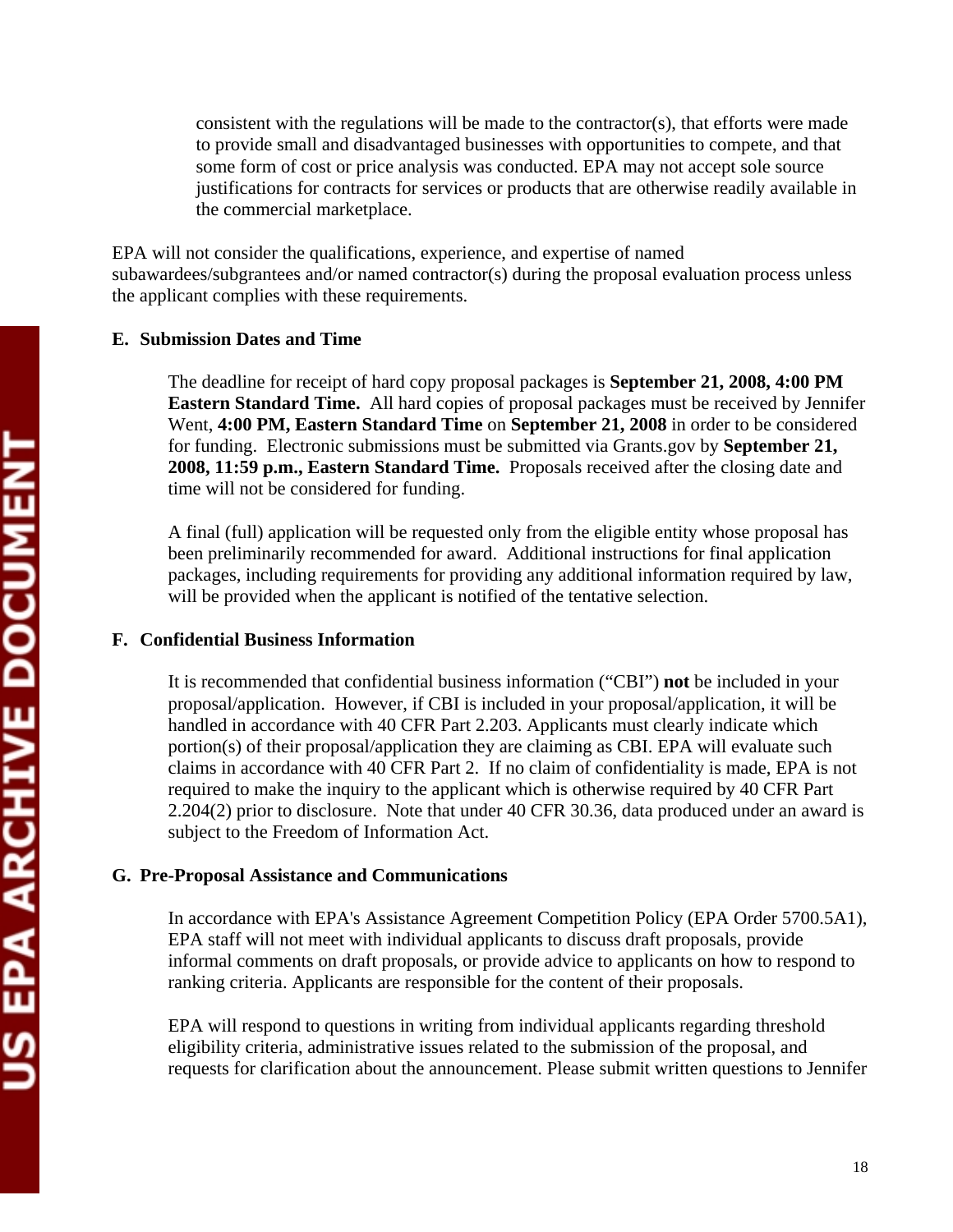Went at [went.jennifer@epa.gov](mailto:went.jennifer@epa.gov). Please type "Diesel RFP Question" in the subject line of your email.

## **V. PROPOSAL REVIEW INFORMATION**

Only those proposals that meet the threshold criteria in Section III will be evaluated according to the criteria set forth below. Applicants should directly and explicitly address these criteria as part of their proposal submittal. Each proposal will be rated under a points system, with a total of 100 points possible.

# **A. Evaluation Criteria**

| <b>Criteria</b>                                                                            | <b>Points</b> |
|--------------------------------------------------------------------------------------------|---------------|
| 1. Project Summary/Approach: Under this criterion, the Agency will evaluate                |               |
| the following factors: (i) $(15 \text{ pts})$ the extent and quality to which the proposal |               |
| narrative includes a well-conceived strategy for addressing the requirements in            |               |
| Section I and the Project Summary/Approach requirements in Section IV; (ii)                | 25            |
| (10 pts) the extent and quality to which the proposal includes a well-conceived,           |               |
| logical strategy for achieving – by the project end date – the anticipated                 |               |
| environmental results associated with the proposed project.                                |               |
| 2. Programmatic Priorities: Under this criterion, the Agency will evaluate the             |               |
| extent and quality to which the proposed project addresses the programmatic                | 10            |
| priorities stated in Section I and Section IV (Narrative Proposal).                        |               |
| 3. Past Performance--Programmatic Capability and Reporting on                              |               |
| <b>Environmental Results:</b> Under this criterion, the Agency will evaluate the           |               |
| applicant's technical ability to successfully complete and manage the proposed             |               |
| project taking into account the following factors: (i) (5 pts) the applicant's past        |               |
| performance in successfully completing and managing federally funded                       |               |
| assistance agreements (assistance agreements include Federal grants and                    |               |
| cooperative agreements but not Federal contracts) similar in size, scope and               | 10            |
| relevance to the proposed project performed within the last 3 years, (ii) (3 pts)          |               |
| the applicant's history of meeting reporting requirements on federally funded              |               |
| assistance agreements (assistance agreements include Federal grants and                    |               |
| cooperative agreements but not Federal contracts) similar in size, scope, and              |               |
| relevance to the proposed project performed within the last 3 years and                    |               |
| submitting acceptable final technical reports under those agreements, and (iii) (2)        |               |
| pts) the applicant's past performance in documenting and/or reporting on                   |               |
| progress towards achieving the expected outcomes and outputs (e.g., results)               |               |
| under federally funded assistance agreements (assistance agreements include                |               |
| Federal grants and cooperative agreements but not Federal contracts)                       |               |
| within the last 3 years; and, if such progress was not made whether the                    |               |
| documentation and/or reports satisfactorily explained why not. In evaluating               |               |
| applicants under these factors in Section V, EPA will consider the information             |               |
| provided by the applicant and may also consider relevant information from other            |               |
| sources, including information from EPA files and from current and prior                   |               |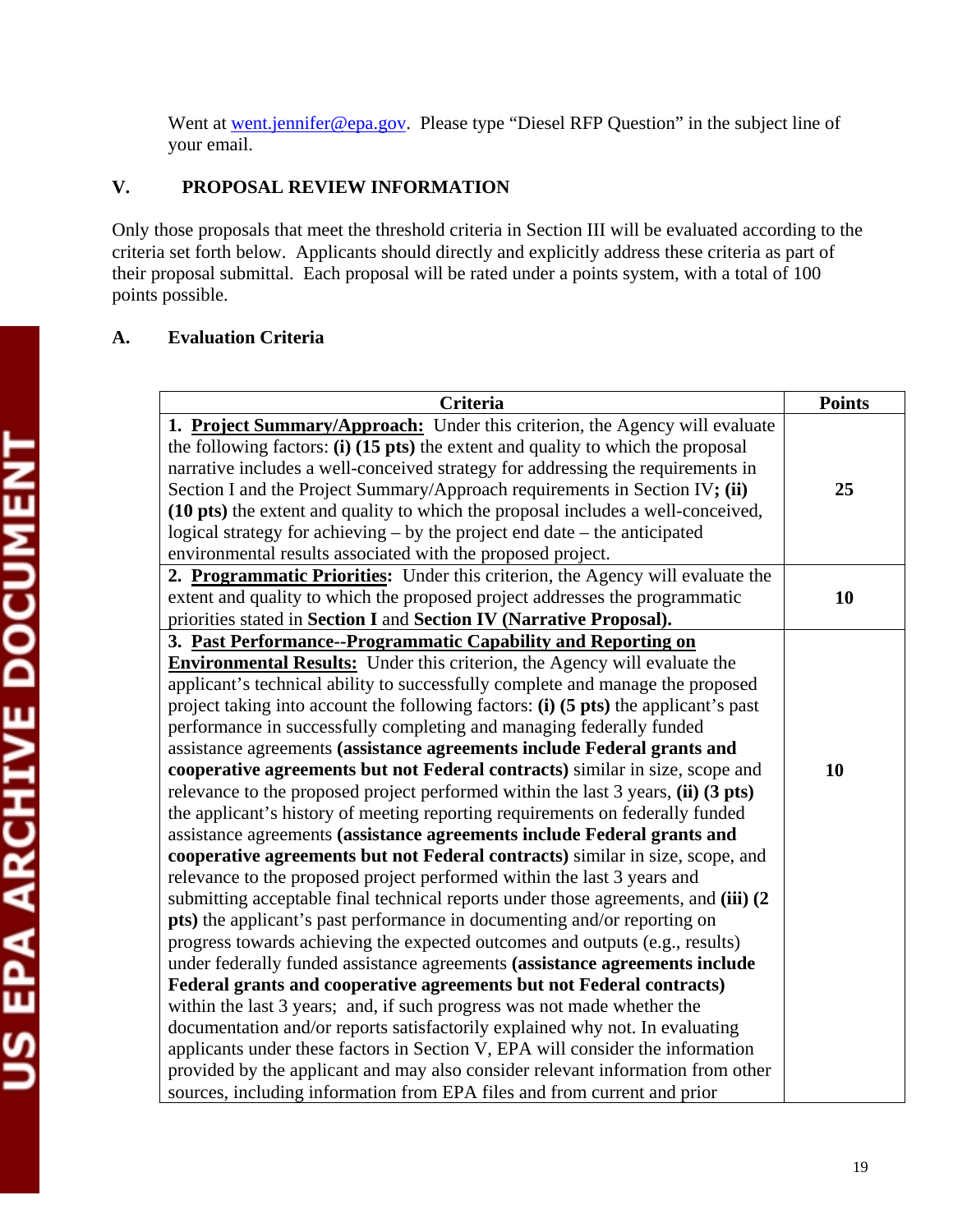| Federal agency grantors (e.g., to verify and/or supplement the information          |    |
|-------------------------------------------------------------------------------------|----|
| provided by the applicant). If you do not have any relevant or available past       |    |
| performance or reporting information, please indicate this in the proposal and      |    |
| you will receive a neutral score for those elements under this factor.              |    |
| 4. Environmental Results - Outcomes and Outputs: Under this criterion, the          |    |
| Agency will evaluate the effectiveness of the applicant's plan for tracking and     |    |
| measuring its progress toward achieving expected project outputs and outcomes,      | 15 |
| including those identified in Section I of this announcement.                       |    |
| <b>5. Budget/Resources: (i) (5 pts)</b> Whether the proposed project budget is      |    |
| appropriate to accomplish the proposed goals, objectives, and measurable            |    |
| environmental outcomes, (ii) (5 pts) whether the budget provides an                 | 10 |
| approximation of the percentage of the budget designated for each major             |    |
| activity.                                                                           |    |
| 6. Clear Description of the Target Fleet: (10 pts) Under this criterion,            |    |
| applicants will be evaluated on the degree to which detailed information on the     |    |
| fleet (vessel(s), vehicle(s) and/or equipment) is provided on the Applicant Fleet   | 10 |
| Description Spreadsheet and the eligibility of emerging technology for the fleet,   |    |
| described in Section III.                                                           |    |
| 7. Leveraging Resources and Partnering: Under this criterion, applicants will       |    |
| be evaluated based on the extent they demonstrate how they will coordinate the      |    |
| use of EPA funding with other Federal and/or non Federal sources of funds to        |    |
| leverage additional resources to carry out the proposed project(s) and/or that      |    |
| EPA funding will complement activities relevant to the proposed project(s)          | 15 |
| carried out by the applicant with other sources of funds or resources. Leveraged    |    |
| funding or other resources need not be for eligible and allowable project costs     |    |
| under the EPA assistance agreement unless the Applicant proposes to provide a       |    |
| voluntary cost share or match. If EPA accepts an offer for a voluntary cost         |    |
| share/match/participation, applicants must meet their                               |    |
| matching/sharing/participation commitment as a condition of receiving EPA           |    |
| funding. Applicants may use their own funds or other resources for voluntary        |    |
| match/cost share/participation if the standards at 40 CFR 30.23 or 40 CFR 31.24,    |    |
| as applicable, are met. Only eligible and allowable costs may be used for           |    |
| voluntary matches/cost shares/participation. Other Federal grants may not be        |    |
| used as voluntary matches or cost shares without specific statutory authority (e.g. |    |
| HUD's Community Development Block Grants).                                          |    |
| 8. Staff Expertise/Qualifications: (5 pts) Under this criterion, applicants will    |    |
| be evaluated on staff expertise/qualifications, staff knowledge, and resources or   | 5  |
| the ability to obtain them, to successfully achieve the goals of the proposed       |    |
| project.                                                                            |    |

# **B. Review and Selection Process**

Each proposal will be evaluated by a review team using the evaluation criteria described above. Each proposal will be given a numerical score and will be rank-ordered according to the numerical score. Preliminary funding recommendations will be provided to the Approving Official based on this ranking.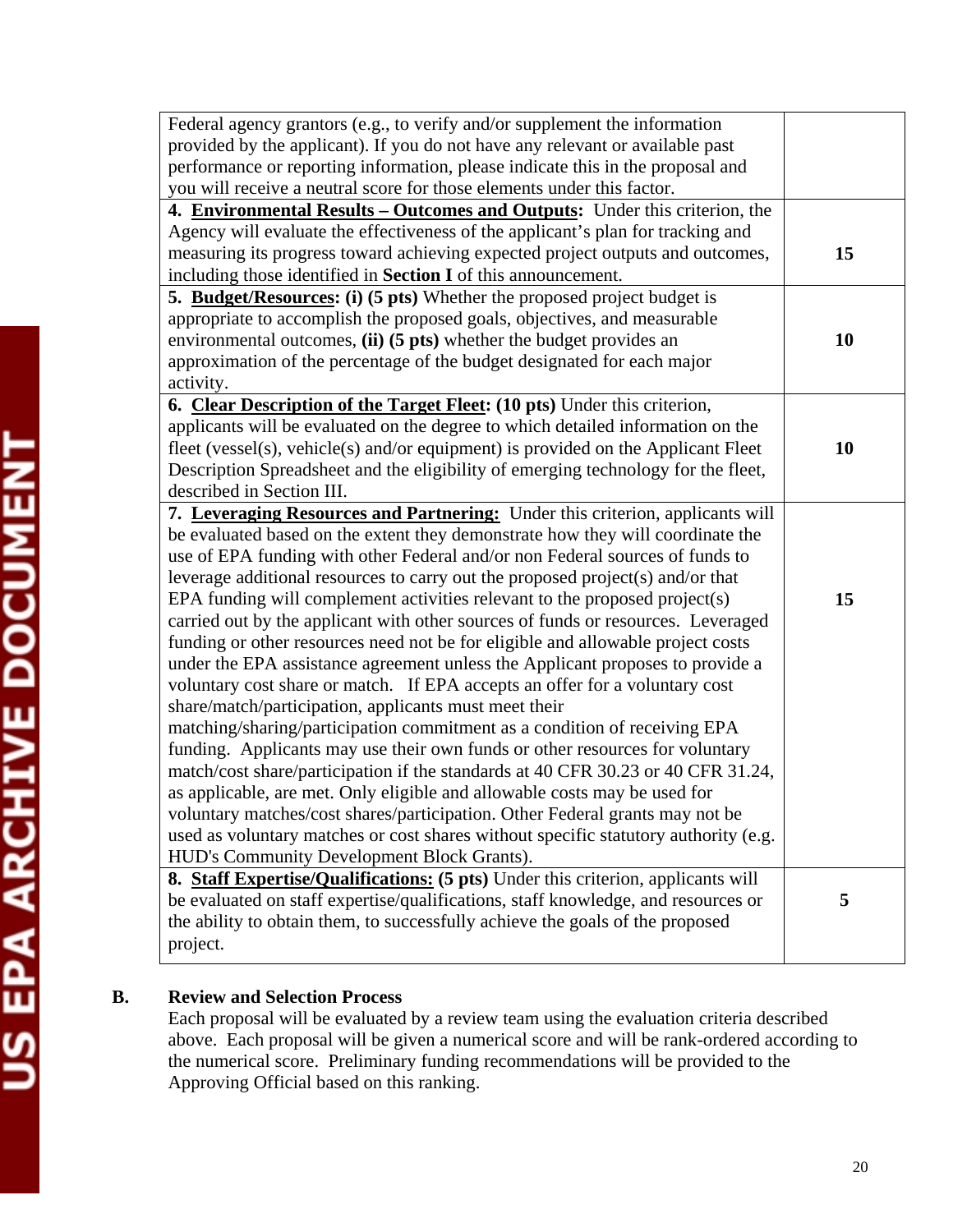### **C**. **Selection Recommendations**

Final funding decisions will be made by the Approving Official based on the rankings and preliminary recommendation of the EPA evaluation team. In making the final funding decisions, the Approving Official may also consider programmatic priorities, geographic diversity and the statutory funding allocation [EPAct of 2005, Section 792 (b)]. Once final decisions have been made a funding recommendation will be developed and forwarded to the EPA Award Official.

## **VI. AWARD ADMINISTRATION INFORMATION**

### **A. Award Notices**

Following evaluation of proposals, all applicants will be notified regarding their status.

#### **Proposal Notifications**

1. EPA anticipates notification to the *successful* applicant will be made via telephone, electronic or postal mail by December 21, 2008. The notification will advise the applicant that its Proposal has been successfully evaluated and recommended for award. The notification will be sent to the original signer of the application. The notice shall require submission of a Final Application. *(Refer to Section IV.B, Form of Proposal Submission and Section IV.C Content of Proposal Submission)*

This notification, which advises that the applicant's proposal has been recommended for award, is not an authorization to begin performance. The award offer signed by the EPA Award Official is the authorizing document and will be provided through postal mail. At a minimum, this process can take up to 90 days from the date of award recommendation.

2. EPA anticipates notification to *unsuccessful* applicant(s) will be made via electronic or postal mail by December 21, 2008. The notification will be sent to the original signer of the application.

### **B. Administrative and National Policy Requirement**

A listing and description of general EPA Regulations applicable to the award of assistance agreements may be viewed at: [http://www.epa.gov/ogd/AppKit/applicable\\_epa\\_regulations\\_and\\_description.htm.](http://www.epa.gov/ogd/AppKit/applicable_epa_regulations_and_description.htm)

Executive Order 12372, Intergovernmental Review of Federal Programs may be applicable to awards resulting from this announcement. Applicants selected for funding may be required to provide a copy of their proposal to their [State Point of](http://www.whitehouse.gov/omb/grants/spoc.html)  [Contact](http://www.whitehouse.gov/omb/grants/spoc.html) (SPOC) for review, pursuant to Executive Order 12372, Intergovernmental Review of Federal Programs. This review is not required with the initial proposal and not all States require such a review. *Federally-recognized Tribal governments are not required to comply with this procedure.*

## **C. DUNS Number**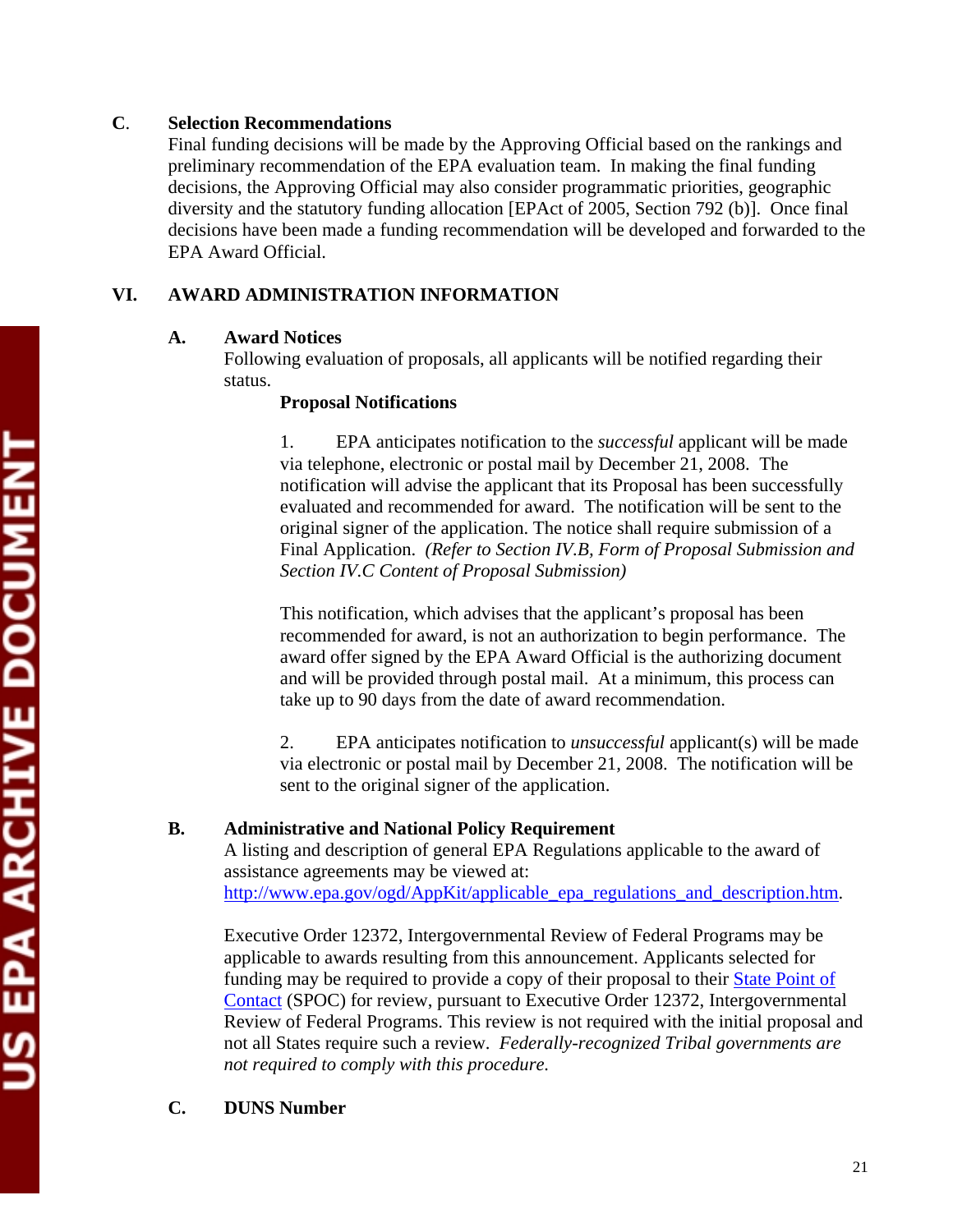All applicants **are required** to provide a Dun and Bradstreet (D&B) Data Universal Numbering System (DUNS) number when applying for a Federal grant or cooperative agreement. Applicants can receive a DUNS number, at no cost, by calling the dedicated toll-free DUNS Number request line at 1-866-705-5711, or visiting the D&B website at: [http://Fedgov.dnb.com/webform](http://fedgov.dnb.com/webform).

### **D. Reporting Requirement**

Quarterly progress reports and a detailed final report will be required. Quarterly reports summarizing technical progress, planned activities for next quarter and summary of expenditures are required. The final report shall be submitted to EPA within 90 calendar days of the completion of the period of performance. The final report should include: summary of the project or activity, advances achieved and costs of the project or activity. In addition, the final report shall discuss the problems, successes, and lessons learned from the project or activity that could help overcome structural, organizational or technical obstacles to implementing a similar project elsewhere. The final report should specifically pay special attention to the use of the emerging technology and the successes and lessons learned of applying this technology to the fleet. The schedule for submission of quarterly reports will be established by EPA, after the award.

## **E. Exchange Network**

EPA, states, territories, and tribes are working together to develop the National Environmental Information Exchange Network, a secure, Internet- and standardsbased way to support electronic data reporting, sharing, and integration of both regulatory and non-regulatory environmental data. States, tribes and territories exchanging data with each other or with EPA, should make the Exchange Network and the Agency's connection to it, the Central Data Exchange (CDX), the standard way they exchange data and should phase out any legacy methods they have been using. More information on the Exchange Network is available at www.exchangenetwork.net.

## **F. Disputes**

Assistance agreement competition-related disputes will be resolved in accordance with the dispute resolution procedures published in 70 FR (Federal Register) 3629, 3630 (January 26, 2005) located on the web at: [http://frwebgate.access.gpo.gov/cgi](http://frwebgate.access.gpo.gov/cgi-bin/getpage.cgi?position=all&page=3629&dbname=2005_register)[bin/getpage.cgi?position=all&page=3629&dbname=2005\\_register](http://frwebgate.access.gpo.gov/cgi-bin/getpage.cgi?position=all&page=3629&dbname=2005_register)

## **G. Non-profit Administrative Capability**

Non-profit applicants that are recommended for funding under this announcement are subject to pre-award administrative capability reviews consistent with Section 8b, 8c and 9d of EPA Order 5700.8 - Policy on Assessing Capabilities of Non-Profit Applicants for Managing Assistance Awards [\(http://www.epa.gov/ogd/grants/award/5700\\_8.pdf\)](http://www.epa.gov/ogd/grants/award/5700_8.pdf). In addition, non-profit applicants that qualify for funding may, depending on the size of the award, be required to fill out and submit to the Grants Management Office the Administrative Capabilities Form, with supporting documents, contained in Appendix A of EPA Order 5700.8.